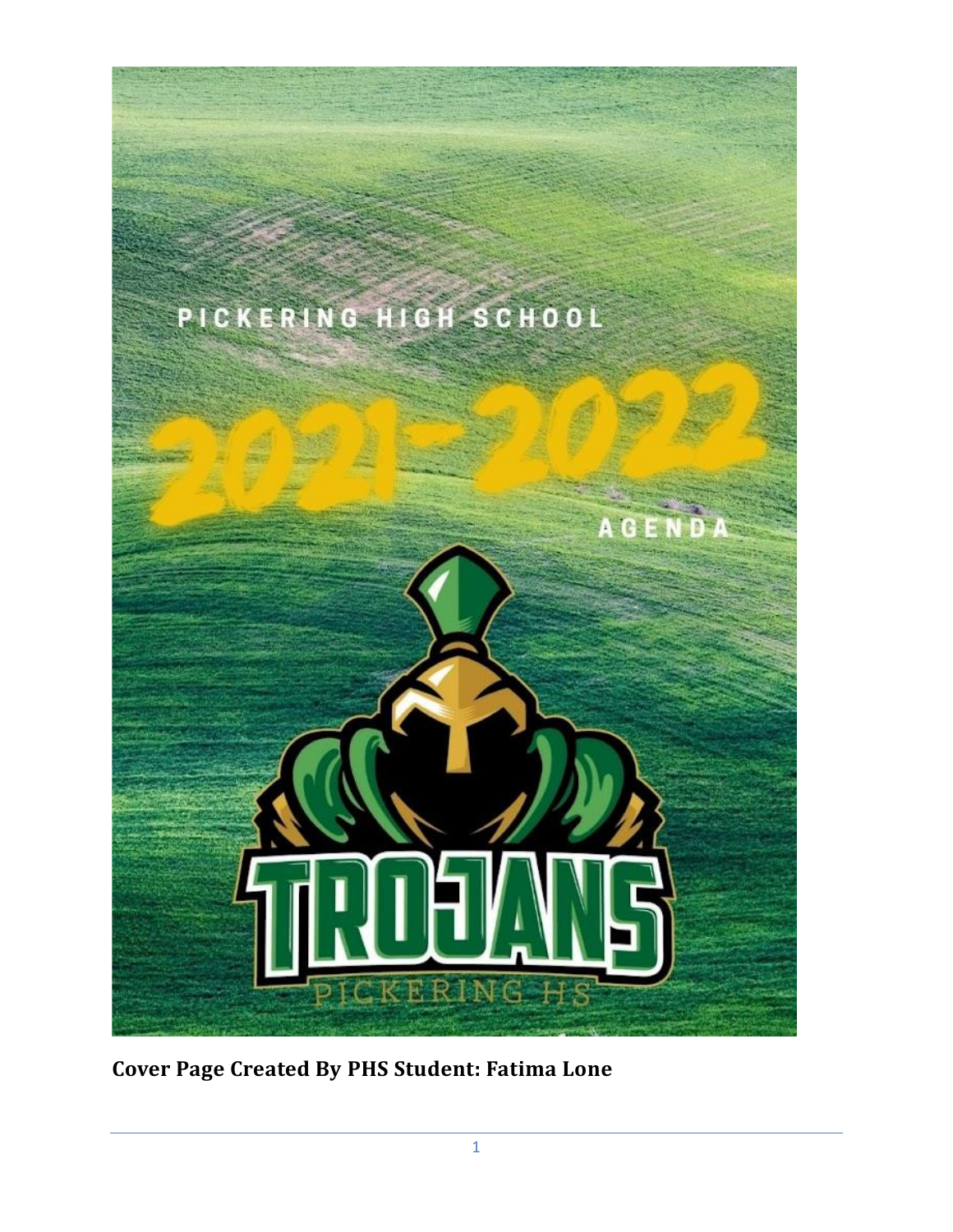

The Durham District School Board is committed to learning environments that are safe, welcoming, respectful, equitable, accessible, inclusive and free from discrimination while placing Human Rights and Equity at the center.

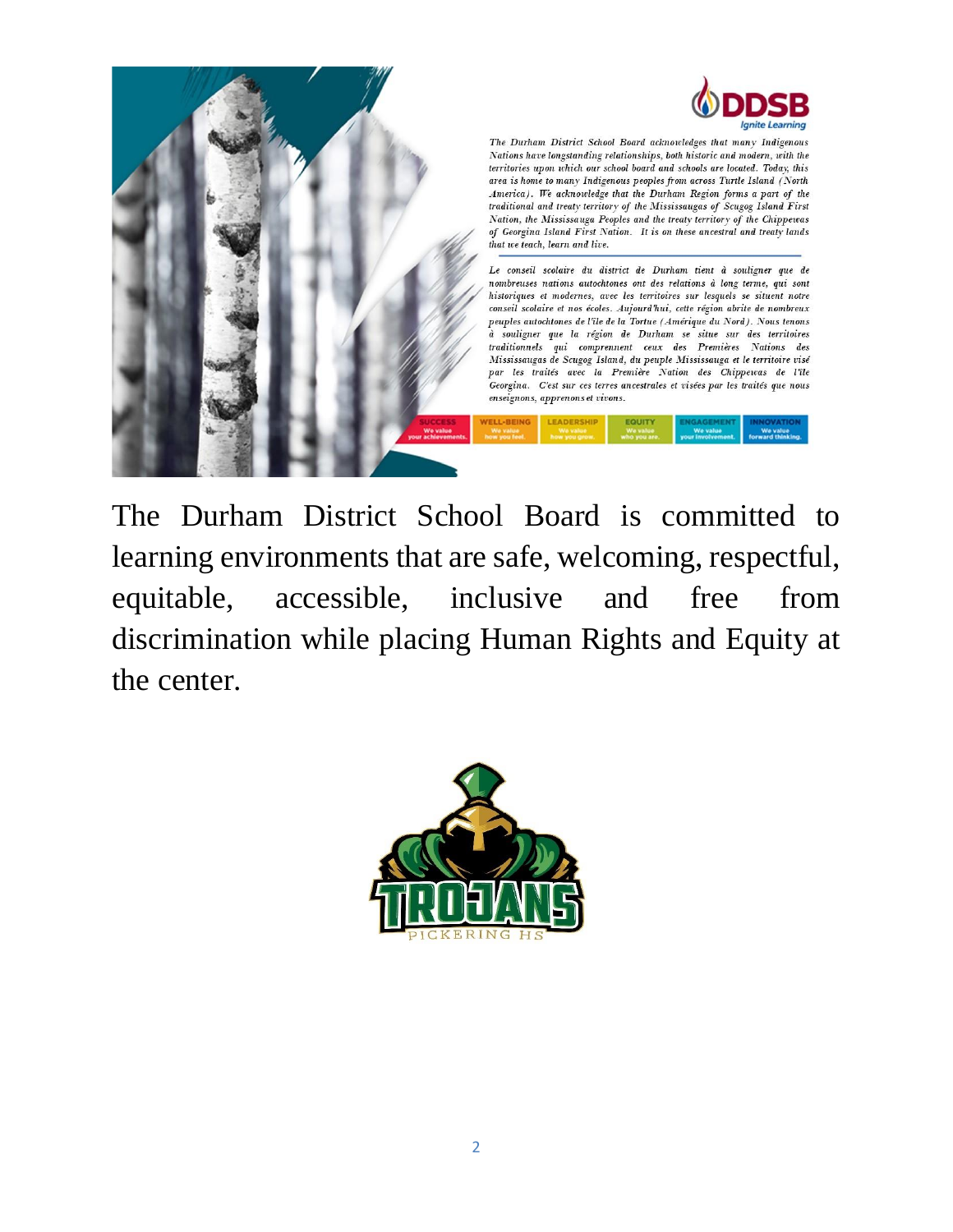### **Administration:**

**Trustee, Town of Ajax, Wards 1 and 2:** Patrice Barnes **Student Trustee, Ajax/Pickering:** Kayla Malcolm Kayla Malcolm **Superintendent of Education, Ajax Schools:** Mohamed Hamid

**Principal**: Hoi Leung Vice Principal (A - G): Jack Page Vice Principal (H - O): Kavita Kanavalli

Vice Principal (P - Z): Leah Franklin

### **Department Heads**:

Arts: Helen Pring Business: Pamela Buchanan Canadian & World Studies: Matthew Thomas Co-operative Education: Janet Taylor English: Lynn Rochester Guidance: Tania Craig Mathematics: Victor Erhabor

Modern Languages: Kim Penzhorn Physical Education: Scott Robinson Science: Beth Godby Soc. Sci. & Humanities: Jocelyn Gharzouzi Special Education: Lizanne Harvey Technology: Moses Chatjaveridis Library: Laura Sliz

### **Main Office:**

Head Secretary: Cindy Kraemer **Head Custodians: Stephen Truax / Rhea Hewson** 

## **Student Council:**

**Prime Minister**: TBD

Communications Coordinator: TBD Secretary: TBD CRAM Representative: TBD Minister of Finance: TBD Creative Design: TBD

Senior Deputy Prime Minister: TBD Junior Deputy Prime Minister: TBD

Grade 9 Representatives: *by-election to be held in September 2021* Grade 10 Representatives: Grade 11 Representatives: Grade 12 Representatives:

### **School Contact Information:**

*180 Church Street North Ajax, Ontario, L1T 2W7 Tel: 905-683-4760 Email :* pickeringhs@ddsb.ca *Fax: 905-683-0491* [www.pickeringhs.ca](http://www.pickeringhs.ca/)



Follow us on Twitter: @PickeringHS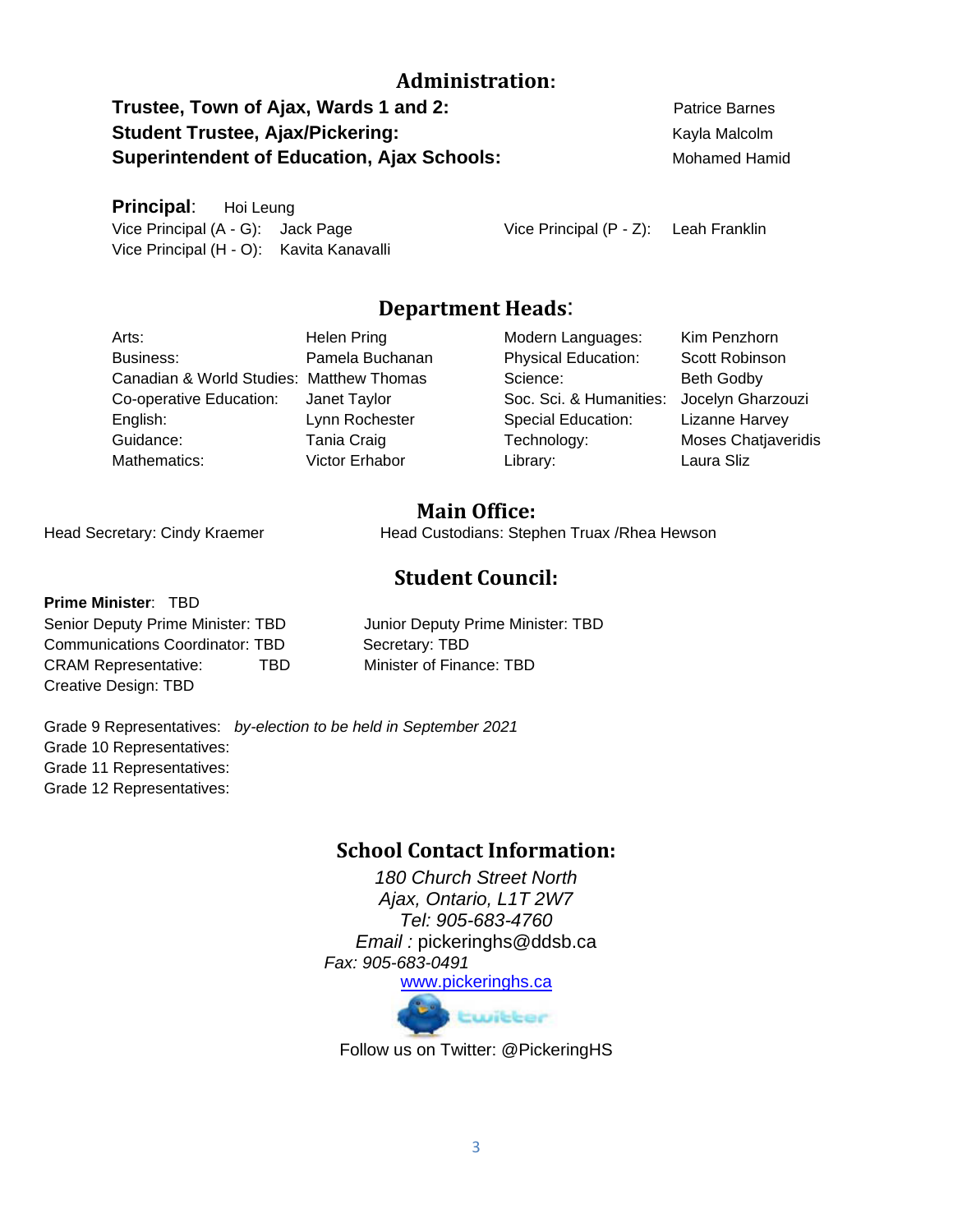

## **PHS MOTTO**

Enter to Learn. Go Forth to Serve

### **P.H.S. MISSION STATEMENT**

Pickering High School encourages the growth of involved, responsible, and educated citizens by developing the skills and positive attitudes necessary for life-long learning in our rapidly changing world.

### **P.H.S. VISION STATEMENT and VALUES**

We at Pickering High School value a clean, safe, and supportive school environment.

We believe in fostering cooperative partnerships and purposeful working relationships with all students, staff and community. We pride ourselves in developing common respect for our school and the people in it.

We promote the development of communication, problem solving, decision making, and technological skills.

We believe the Pickering H.S. community will nurture self-worth.

|                                                 | Page |
|-------------------------------------------------|------|
| <b>Important Dates</b>                          | 4    |
| <b>General School Information</b>               | 5    |
| DDSB and PHS School Climate and Code of Conduct | 8    |
| <b>Preparation for Learning</b>                 | 9    |
| Attendance and Lates (NEW)<br>$\bullet$         | 9    |
| <b>Personal Electronic Devices</b><br>$\bullet$ | 10   |
| <b>General Conduct</b>                          | 11   |
| Dress Code & Mask Policy (NEW)                  | 13   |
| Progressive Discipline                          | 13   |
| Provincial Code of Conduct                      | 15   |
| PHS Acceptable and Safe Use of Computers        | 17   |
| Assessment Evaluation and Reporting             | 19   |
| <b>Student Responsibilities</b>                 | 19   |
| <b>Academic Integrity Policy</b><br>$\bullet$   | 21   |
| Academic Consequences                           | 22   |
| <b>PHS Associations and Clubs</b>               | 24   |
| <b>Sports Teams</b>                             | 27   |
| <b>Character Traits of Successful People</b>    | 28   |
| Calendar                                        | 29   |

### **Contents**

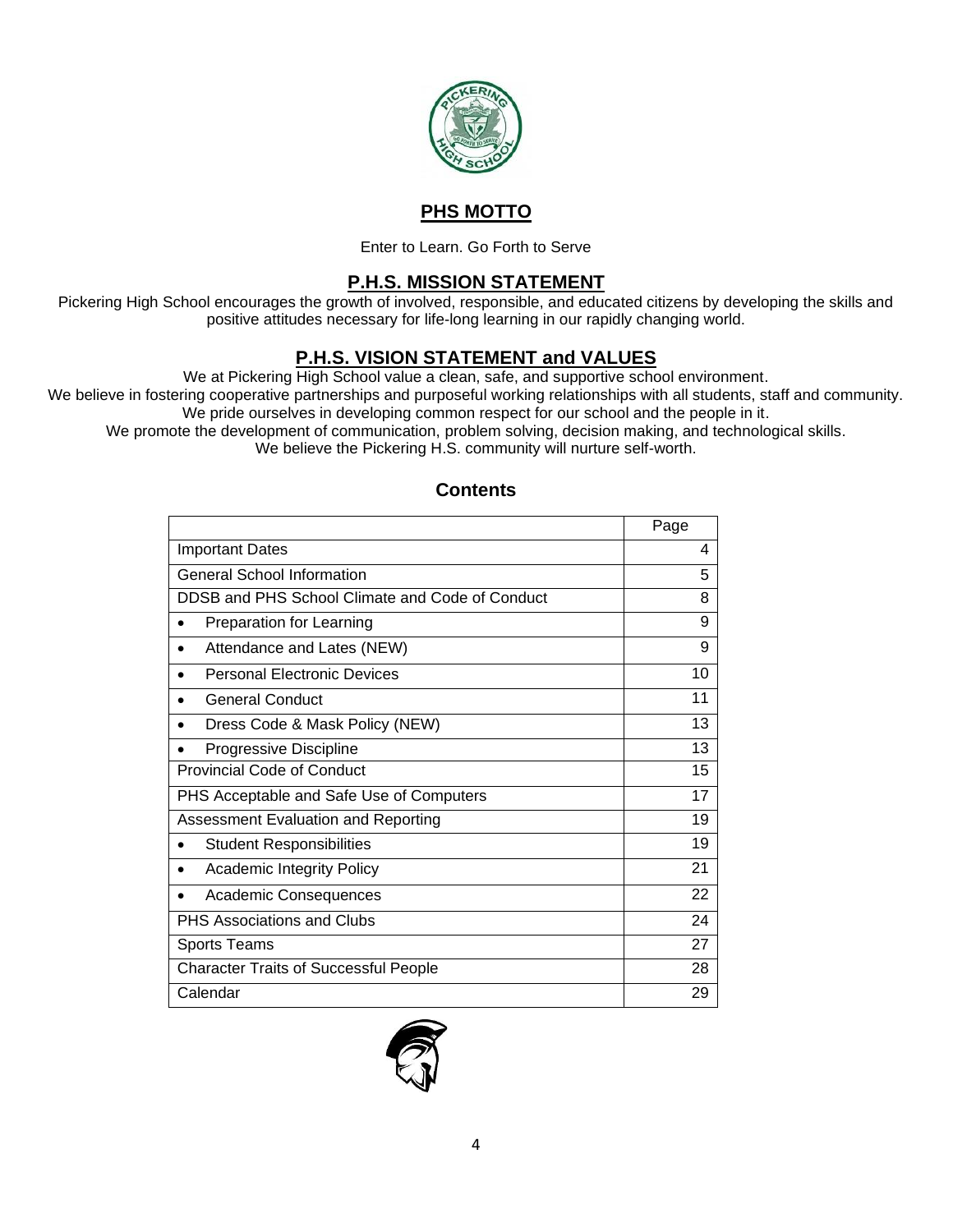### **GENERAL SCHOOL INFORMATION**

#### *Daily Schedule*

- We are scheduled into quadmesters
- Students will have 2 courses per quadmester (9 weeks each)
- Students are NOT placed in cohorts. Any reference to a cohort represents all students in the same class.
- We will not be following a Week 1 and Week 2 schedule

|                                                                     | <b>Monday</b>   | <b>Tuesday</b>  | Wednesday       | <b>Thursday</b> | <b>Friday</b>   |  |
|---------------------------------------------------------------------|-----------------|-----------------|-----------------|-----------------|-----------------|--|
| <b>Period 1</b><br>$10:00 - 11:15$ am<br><b>In-person Learning</b>  | <b>Course 1</b> | <b>Course 1</b> | Course 1        | Course 1        | <b>Course 1</b> |  |
| <b>Period 2</b><br>11:15 am – 12:30 pm<br><b>In-person Learning</b> | <b>Course 1</b> | <b>Course 1</b> | <b>Course 1</b> | Course 1        | <b>Course 1</b> |  |
| Lunch                                                               |                 |                 |                 |                 |                 |  |
| $12:30 - 1:25$ pm                                                   |                 |                 |                 |                 |                 |  |
| <b>Period 3</b><br>$1:25 - 2:40$ pm<br><b>In-person Learning</b>    | Course 2        | Course 2        | <b>Course 2</b> | Course 2        | Course 2        |  |
| <b>Period 4</b><br>$2:40 - 3:55$ pm<br><b>In-person Learning</b>    | <b>Course 2</b> | <b>Course 2</b> | <b>Course 2</b> | <b>Course 2</b> | Course 2        |  |
| <b>Students are dismissed for the day at 3:55 pm</b>                |                 |                 |                 |                 |                 |  |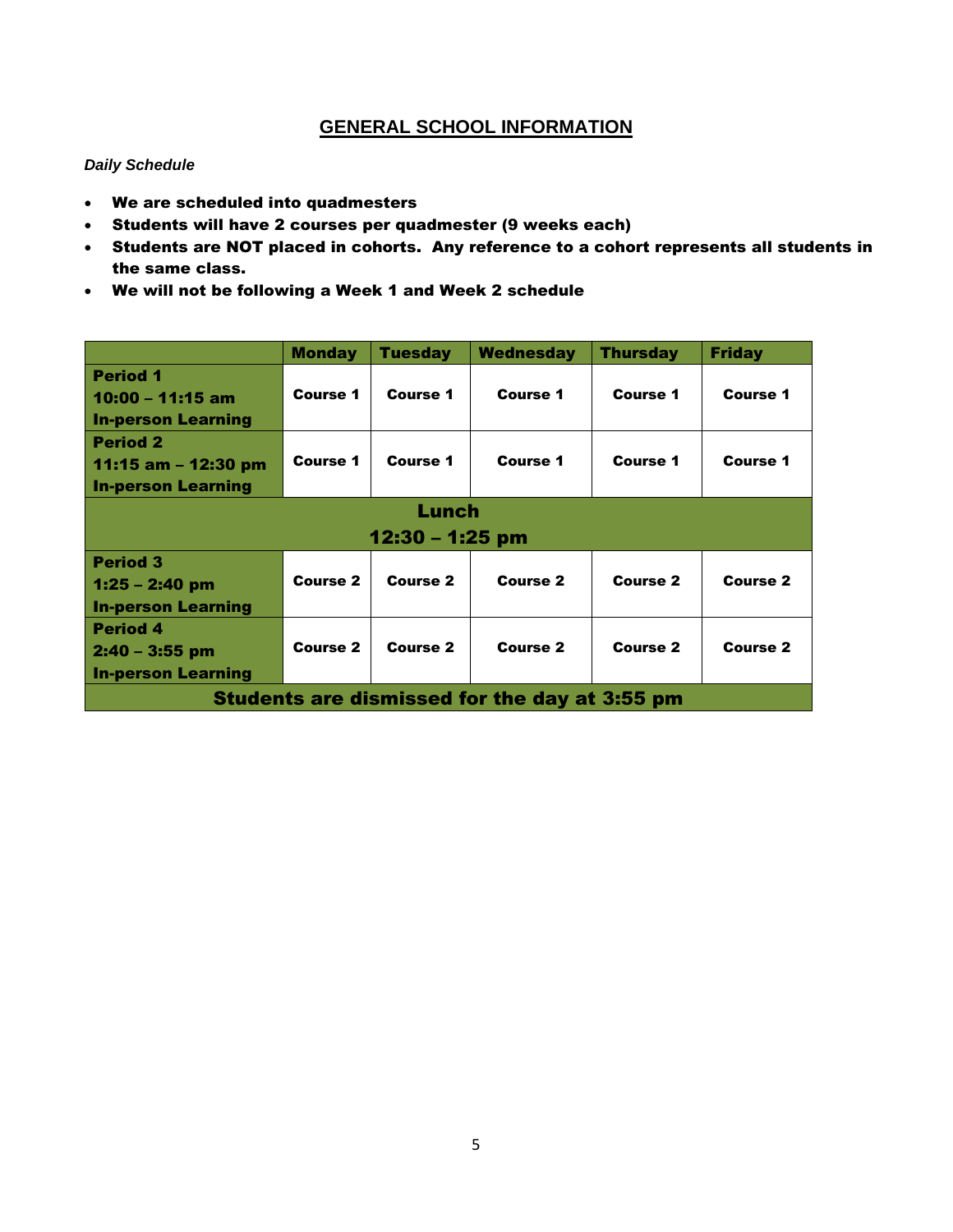#### *Emergency Procedures:*

*Accident/Injuries:* If you are injured during a class, tell your teacher immediately. An accident form must be completed at the main office.

*Fire Drills:* Exit routes are posted in all classrooms. When you hear the fire alarm, move quickly and quietly. Do NOT run. Stand at least 15 metres from the building and leave all entrances accessible to emergency vehicles. Do not stand in the parking lot. Please stay with your class.

*Lockdown:* In the event of a lockdown, report to the nearest classroom immediately. Move away from the windows and follow the teacher's instructions. Lockdown status will be restated every five minutes until lockdown ends. For safety and to avoid miscommunication, cell phones and/or social media devices must not be used.

*Hold and Secure:* Is used when it is desirable to secure the school due to an on-going situation outside and may not related to the school. All door entrances will be locked – no one is allowed in, or out of the school.

*Shelter in Place:* This should be used for an environmental or weather related situation, where it is necessary to keep all occupants within the school to protect them from an external situation at or near the school. Examples may include chemical spills, blackouts, explosions, or extreme weather conditions.

*Localized Safety Protocol:* Should be used for any situation where a portion of the school is either evacuated, or areas are cleared and students are secured (classroom doors locked) for a safety response involving student behaviour that puts others at risk.

#### *Guidance Information:*

**Night School**: Students apply to night school directly online. Before registering students must have prior approval from Guidance. Certain criteria apply before students are granted permission.

**Spares**: Students must have earned 24 credits before being eligible for a spare. Fourth year students who have obtained 24 credits must take a minimum of three courses at PHS each semester. Students on spares are to be in the Study Hall, Library or offsite during their spare (not in the halls). Spares should be used productively to complete assignments. Under new legislation (Reg. 298 11.1, effective September 1, 2013), students who are in their fifth year and have not graduated but have 28 or 29 credits, have the option to enroll on a part-time basis. See Guidance for details and for other options.

Returning Graduates: All graduates wanting to attend for a 5<sup>th</sup> year must get VP permission in the Spring of their Grade 12 year.

#### *Library Information:*

*Borrowing:* When you borrow a book, it is stamped with the due date. It is the student's responsibility to return the book by that date. There is a 1-day "grace period", for which we do not calculate fines. Fines are 10 cents per day to a maximum of \$5.00. All electronic resources, including eBooks, databases, encyclopedias, videos, newspapers and the DDSB Learning Commons can be accessed through the PHS library website. The usernames are all listed on the 'Research Resources' home page. The password for all sources is **research 12**.

#### *Printing at the school is unavailable until further notice.*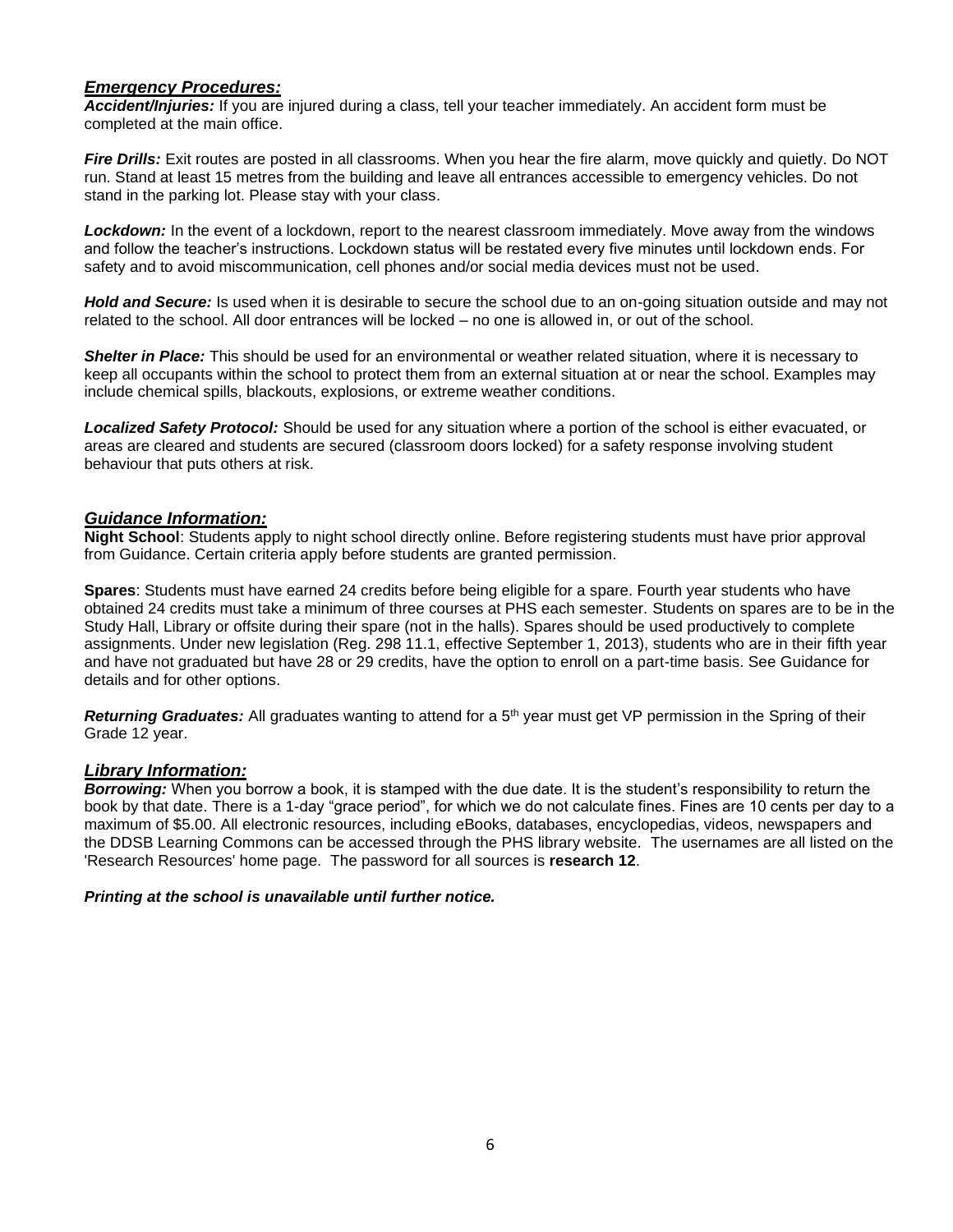#### *General Procedures:*

*Cafeteria:* The cafeteria will not be serving food until further notice. However, students are allowed to eat their own food in the designated seating areas in the cafeteria.

*Computers:* Computers are available in the Library for student use, during lunch and during study periods. The school also offers wireless network access. Students are allowed to use personal hand-held devices, personal net books and laptops in the classroom if required by the supervising teacher.

*Lockers:* Student lockers will not be available until further notice. Students are required to keep belongings with them at their desk.

*Medical Issues:* It is the parents'/guardians' responsibility to inform the school of serious allergies or medical conditions. Forms are distributed at the beginning of the year and are in the office through the year. Parents may bring in an extra Epipen to be stored in the Main Office.

*Religious Accommodation:* The Durham District School Board and Pickering High School follow the Guidelines and Procedures for the Accommodation of Religious Requirements Practices and Observances. This document reflects the Ontario's Equity and Inclusive Education Strategy within the contexts of the Canadian Charter of Rights and Freedoms and the Ontario Human Rights Code. This document helps maintain equitable and inclusive environments within our schools and facilities and guides the process of providing religious accommodations as the need arises. The document is available for viewing at<http://ddsb.durham.edu.on.ca/DDSBmain.htm> or you may ask to review a copy at your child's school. If you anticipate that you or your family might require religious accommodation during the school year please inform the administration as early as possible, preferably at the start of the school year. Possible areas may include:

- Observation of major religious holy days and celebrations.
- Accommodation in or exemption from, specific areas of the curriculum, or other school activities.
- Religious attire and/or prayer
- Modesty requirements in physical education.
- School opening and closing exercises
- Dietary requirements

Please speak to your school administration about accommodation needs as they arise.

*School Activity Card Fees:* All students who participate in school co-curricular activities must pay the \$25 student activity fee once each school year. This includes all clubs, teams and councils. Most clubs, councils, and teams require additional fees; starting at \$20 and upward. This payment is required for each school group and team that a student is a member of. Please note the fee for sports teams may include practice facility costs (hockey, swimming, golf, etc.) and there may be further fees for tournaments outside LOSSA regular season/playoffs.

*School Community Council:* S.C.C. consists of parents/guardians, students, teachers, nonteaching staff, and a community representative. Council elections will be held in the new school year (2021-2022). All parents / guardians are encouraged to attend. Meetings occur in the school library on the last Wednesday of most months at 7 p.m. (no meetings during December, January, March, or June). Please consult the online calendar at www.pickeringhs.ca, for detailed information.

*Visitors:* The school is closed to all non-essential visitors until further notice. If you wish to speak to a staff member please call the main office (905-683-4760).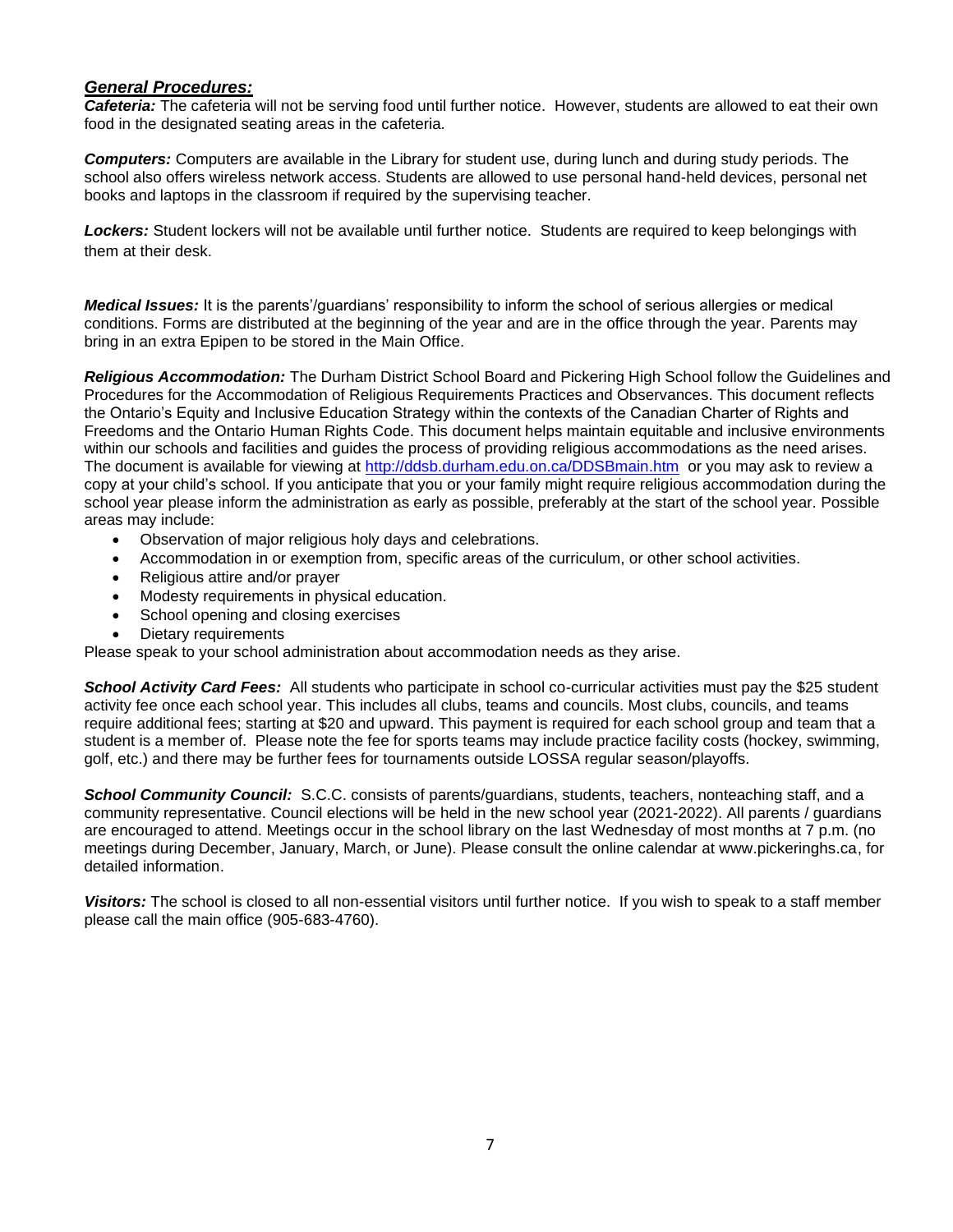### **DDSB and PHS SCHOOL CLIMATE AND CODE OF CONDUCT**

#### *SCHOOL CLIMATE*

The school climate may be defined as the learning and environment and the sum of all relationships within a school and the school community. A positive school climate exists when all members of the community feel safe, included and accepted, and actively promote positive behaviours and interactions. Principles of equity and inclusive education are embedded in the learning environment to support a positive school climate and a culture of mutual respect. A positive school climate is a crucial component of bullying prevention.

*Definition of bullying:* Aggressive and typically repeated behaviour by a pupil where the behaviour is intended or known to have the effect of:

- a. causing harm, fear or distress to another individual, including physical, psychological, social or academic harm, harm to another's reputation or harm to the individual's property;
- b. creating a negative environment at a school for another individual; and
- c. the behaviour occurs in a context where there is real or perceived power imbalance between the pupil and the individual base on factors such as size, strength, age, intelligence, peer group power, economic status, social status, religion, ethnic origin, sexual orientation, family circumstance, gender, gender identity, gender expression, race, disability, or the receipt of special education.

*Cyber-bullying:* Bullying includes bullying by electronic means. This includes:

- a. creating a web-page or a blog in which the creator assumes the identity of another person;
- b. impersonating another person as the author of content or messages posted on the internet; and
- c. communicating material electronically to more than one individual or posting material on a website that may be accessed by one or more individuals

Aggressive behaviour may be intentional or unintentional, direct or indirect. It can take many forms, including physical, verbal and social. If aggressive behaviour is physical, possibly including hitting, pushing, slapping or tripping. If it is verbal, it may include name calling, mocking, insults, threats and sexist, racist homophobic or transphobic comments. If it is social or relational, it may be subtle and include gossiping, spreading rumours, excluding others from a group, humiliating others with public gestures or graffiti and shunning or ignoring. Social aggression may also occur through the use of technology. Harm can be experienced in a number of ways, including physical, mental, emotional and psychological.

*Reporting Bullying:* Anyone in the school community is able to report potential bullying, Reports can be made to school staff at any level. Reports can be made in person via letter, email or phone call. Members of the school community are encouraged to use the online "Report Bullying Now" tool that can be found on the DDSB and Pickering High School websites.

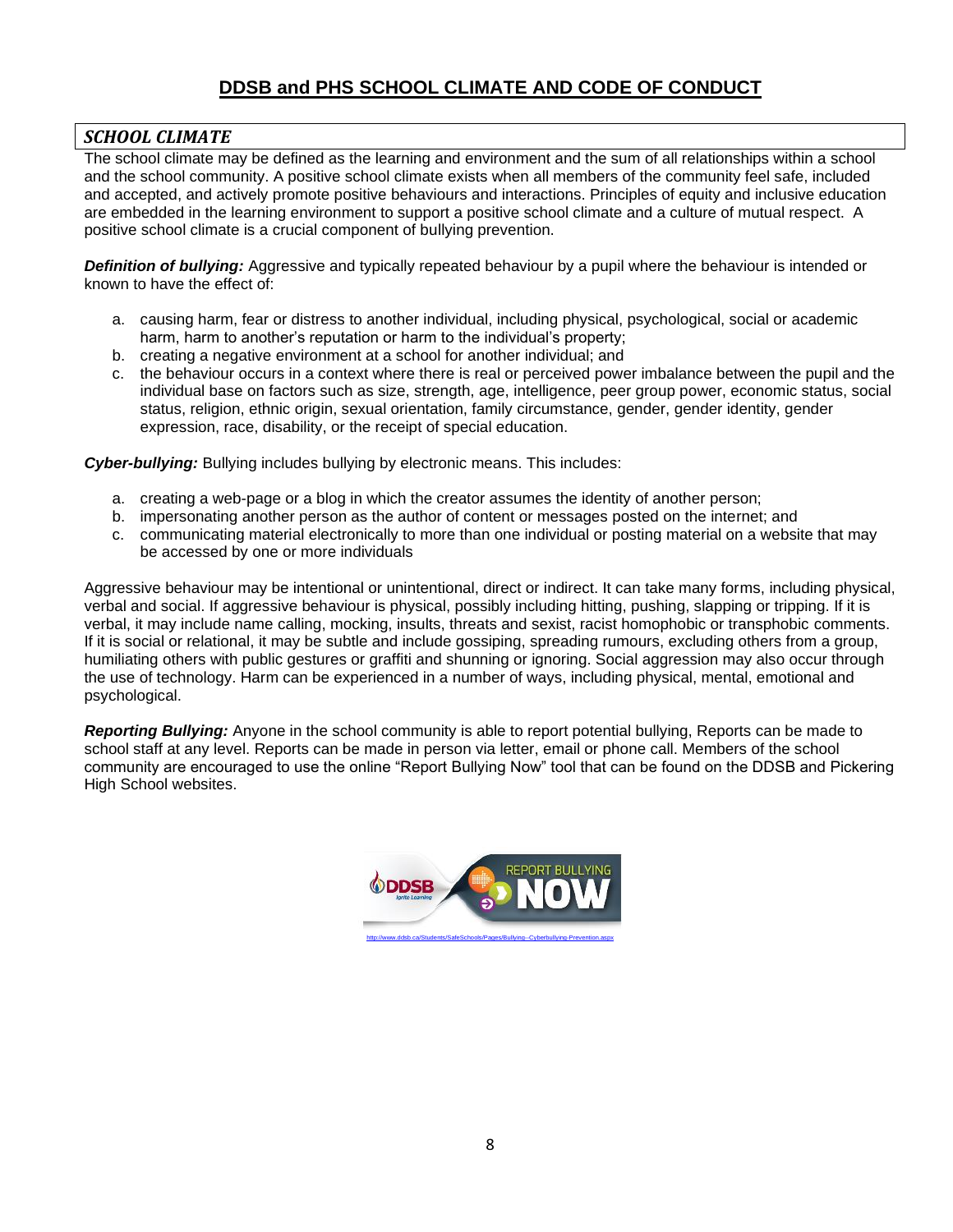### *CODE OF CONDUCT*

*Students are expected to represent themselves in a respectful manner always. Failure to abide by the CODE OF CONDUCT could require administrative, parental, guardian, and/or police involvement consistent with the DDSB Bias Aware Progressive Discipline policy. Pickering High School's Code of Conduct is consistent with the Provincial Code of Conduct (located at end of this section).*

#### *GUIDING PRINCIPLES:*

• All participants involved in the publicly funded school system – students, Parents/Guardians or guardians, volunteers, teachers and other staff members are included in this Code of Conduct whether they are on school property, on school buses or at school authorized events or activities.

• All members of the school community are to be treated with respect and dignity, especially persons in positions of authority.

• Recognition and acceptance of, and sensitivity toward, equity and inclusiveness are expectations within the school community.

• Maintaining a safe environment is the responsibility of the entire school community including students, staff and Parents/Guardians.

• Responsible citizenship involves appropriate participation in the civic life of the school community. Active and engaged citizens are aware of their rights, but more importantly, they accept responsibility for protecting their rights and the rights of others.

• The goal of discipline is to support a safe, inclusive, and accepting learning and teaching environment in which students can reach their full potential.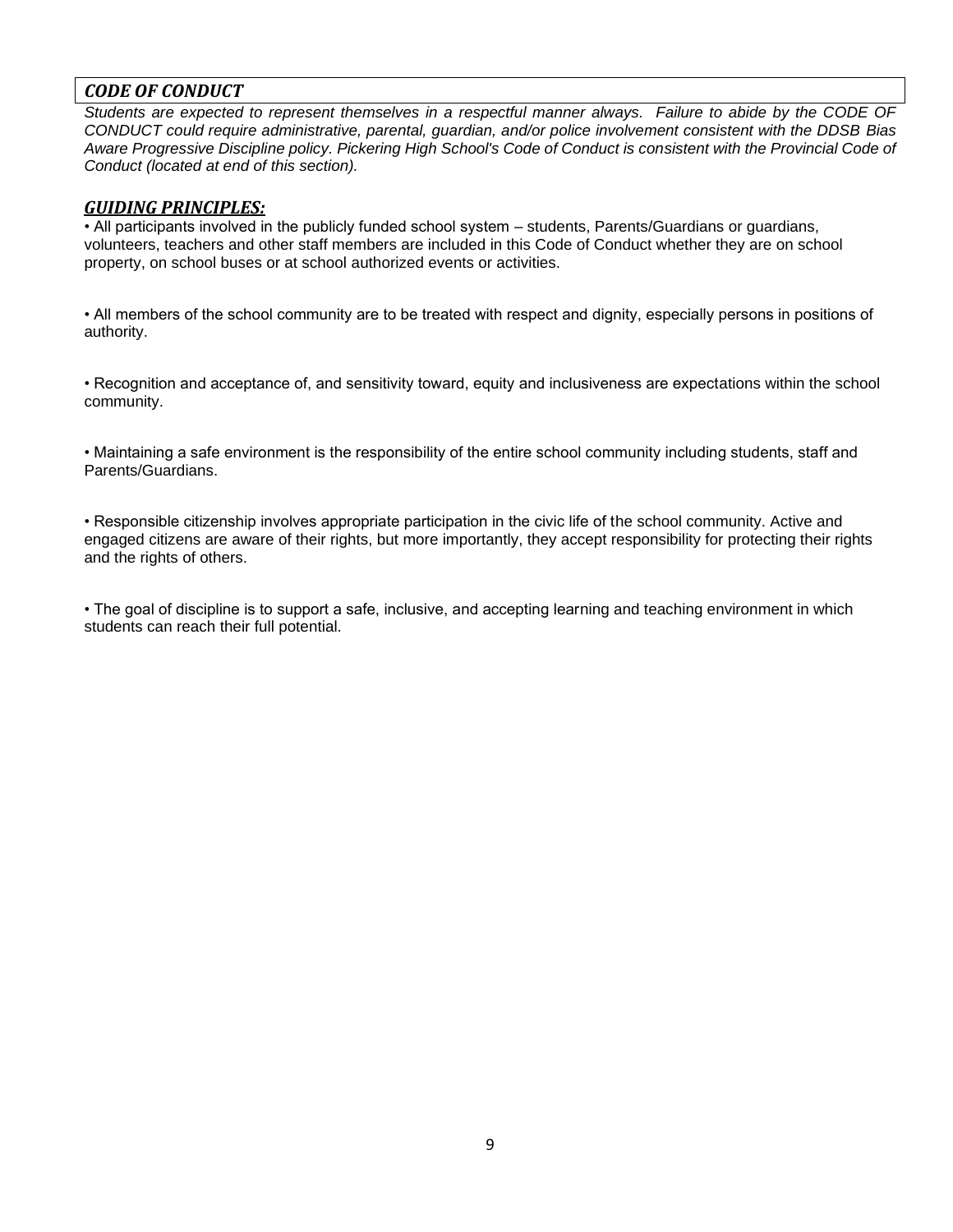### *PREPARATION FOR LEARNING:*

#### **Before School**

- Students will NOT be allowed to enter the school building before 9:45 am.
- Please enter the school at the designated door and proceed directly to class to avoid congregating.
- As soon as you enter the school building, you are required to proceed to your designated classroom carefully following the signage and arrows.
- You will NOT be allowed to wander the halls or hang out in the common areas before the school day begins.

#### **During School**

- The school has a 10 -10 Rule; *Students should not leave class* within the first and last 10 minutes of each class.
- Students are expected to be in their scheduled classroom during class time.
- During hallway transitions (entering the building/leaving the building/going to the washroom, etc.), students are required to maintain social distancing requirements. Please follow the arrows posted in the hallway.
- Please follow the arrows as well as signage posted around the building.
- Students are NOT allowed to wander the hallways or visit other classes

#### **After School**

- Students will be dismissed by their teachers and will be escorted out of the classroom.
- Students are REQUIRED to follow the directional arrows and signage and exit the building through the designated exit doors.
- Students are NOT allowed to loiter or wait around in the common areas inside the school building at the end of the school day.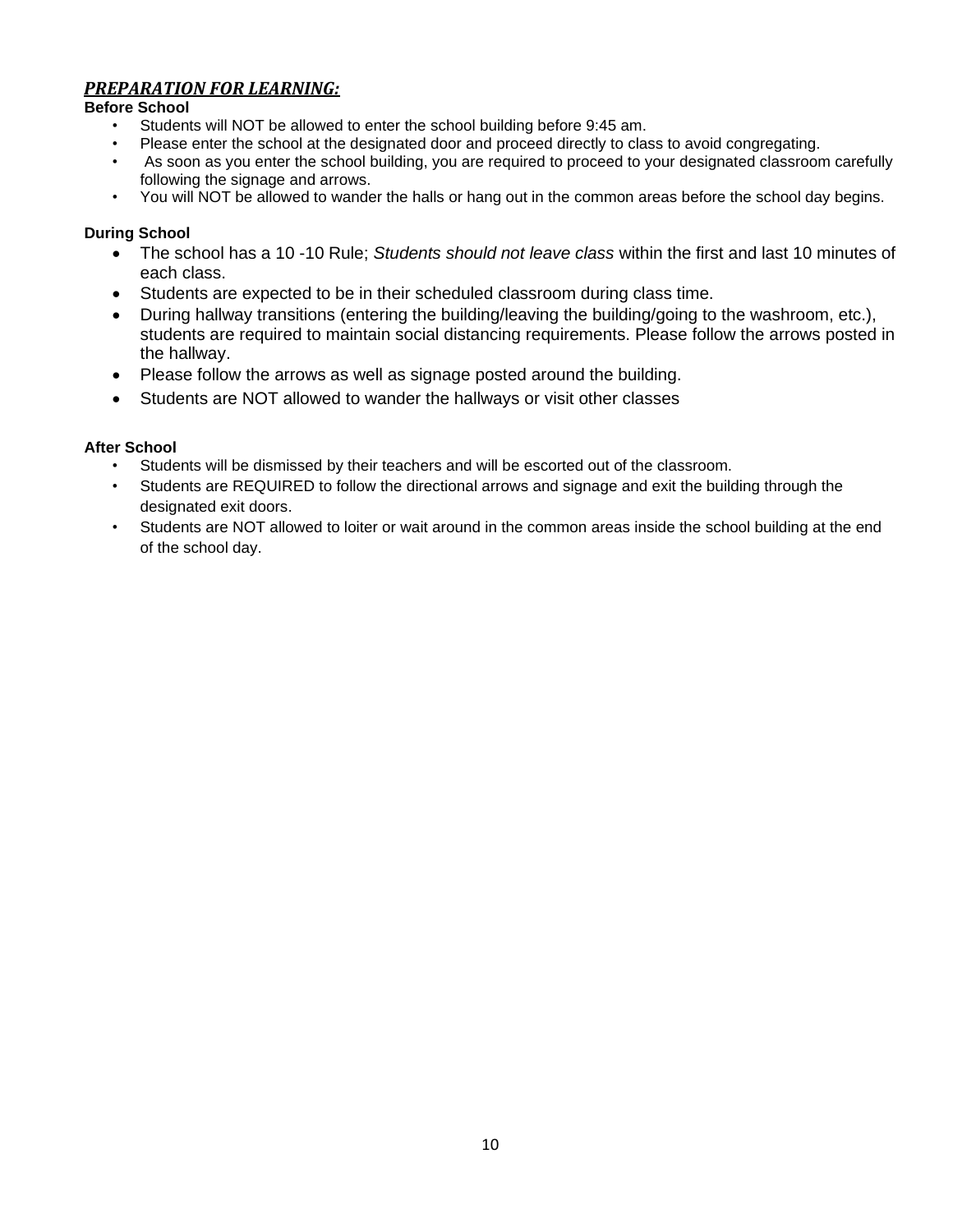### *ATTENDANCE AND LATE POLICIES:*

#### **Late Policy**

- Students who are late for class will be marked late by their classroom teacher.
- Students are expected to be on time for all classes, and for all school functions.
- Personal disorganization and poor time management are not acceptable excuses for lateness.
- Frequent lates may result in academic or behavioural consequences.

#### **Students with 12 or more lates may be referred to the Attendance Counsellor, if it is determined that the student has a chronic attendance issue**.

#### **Attendance**

- Students are expected to attend ALL classes and events scheduled by their teachers during class time.
- Unexcused absences will result in an office referral and possible disciplinary consequences in detention and suspension. Parents/Guardians are to call or email student absences. SchoolMessenger is located at go.school.messenger.ca (to download the app); 1-844-350-2646 (Toll Free number).
- All absences of 5 days or longer require completion of Extended Absence Form, signed by teachers, Vice Principal and Parent/Guardian.
- Missed classes may result in academic or behavioural consequences.
- Students *are expected* to attend all classes on the day of a team/club activity and be signed out by the team/club prior to excursions during class time.

#### **Short-Term Absence**

- Students are expected to advise the teacher if they know of an impending absence due to appointments, team/club activity, field trip
- A note from parent/guardian is to be submitted to the main office for any absence, prior to "signing out" during the day.
- A student who has taken ill must report to the Office, and the Receptionist will contact the parent/guardian for a decision regarding the situation.
- Student absences will only be excused with a valid reason.

#### **Long-Term Absence – 3 or more**

- Students absent for 15 or more consecutive days may be removed from the school register.
- The PHS Administration and staff do not condone Long-Term absences as they can have a negative impact on a student's academic progress.
- Students must complete an Extended Absence form and have it signed by their teachers, Vice Principal and parent/guardian. This form must be returned to the office at least 24 hours prior to leaving.
- Arrangements for assignments and quizzes to be completed upon return are made according to mutually agreeable timeframes depending on the circumstances of the absence.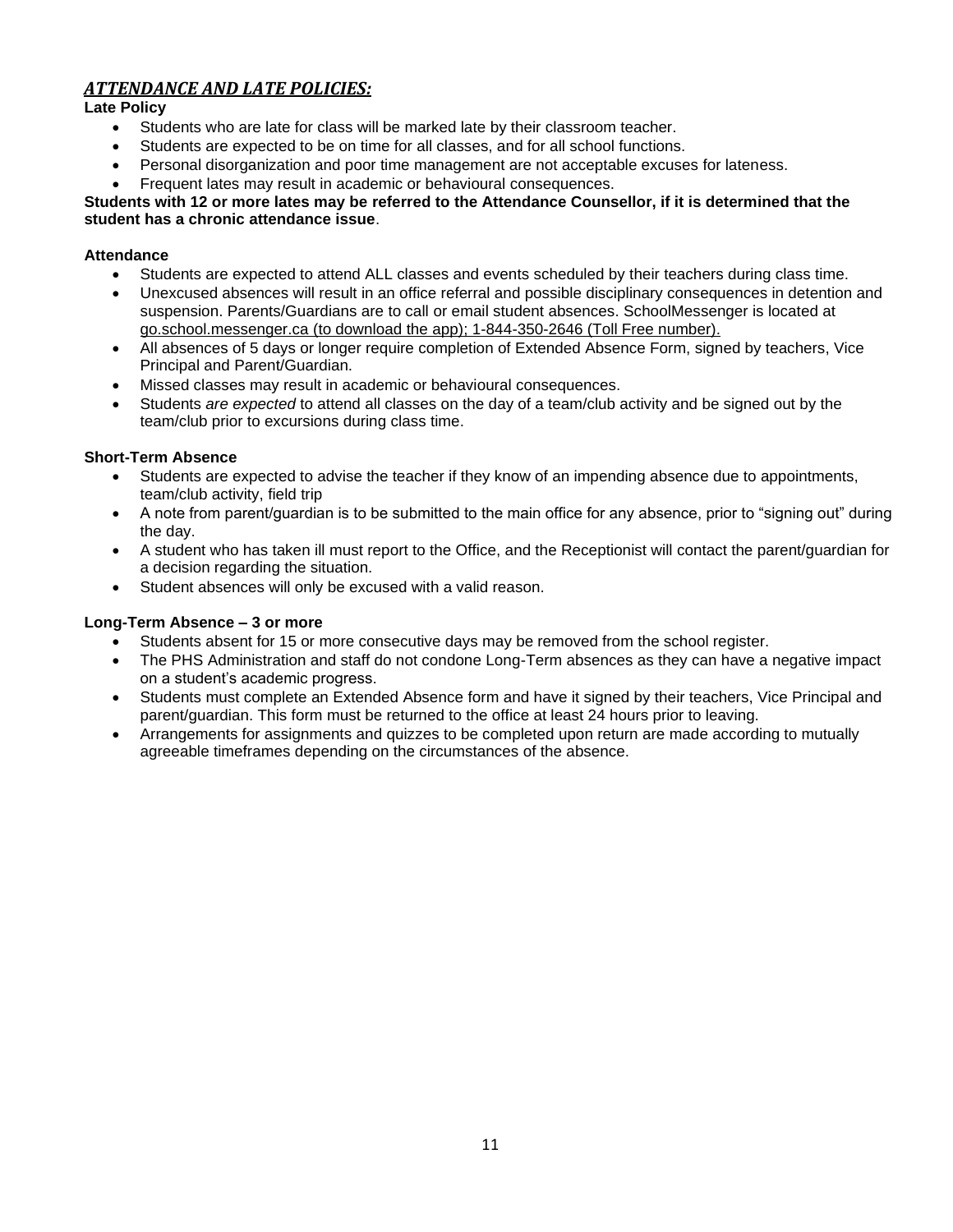### *PERSONAL ELECTRONIC DEVICES (PED):*

#### **School Use**

As of September 2019, the Ministry of Education implemented the following expectations for cell phone (and other personal electronic device) use during instructional time: The use of personal electronic devices during instructional time will be permitted under the following circumstances:

- For educational purposes, as directed by the educator in collaboration with administration.
- For health and medical purposes.
- To support students with special education needs.
- Volume level must not be heard by others.
- Earbuds or headphones cannot be worn in situations that may jeopardize safety of the student(s) or staff.

On-line activity by staff, students and parents/guardians that is directly or indirectly related to the school should comply with the School Code of Conduct. In particular, that a school is a place that promotes responsibility, respect, civility and safety in the teaching and learning environment.

The taking of photos, filming or recording, or the broadcasting of live audio and/or video, while at school or at a school related activity, is prohibited unless approved by the DDSB (or school), and/or where proper consents have been obtained, as may be appropriate.

Teachers embed the use of personal technology into learning opportunities for students. The D.D.S.B. supports these actions, and encourages this use when it is educationally based and provides opportunities for our students to develop digital citizenship skills.

The Durham District School Board does not assume the liability for lost, damaged or stolen personal electronic devices. If a student suspects that a theft occurred, they are asked to complete a "Theft Report" in the main office which will be put on file in the event that the lost device is turned in to the office, or to a staff member.

#### **Quizzes, Tests and Exams/EQAO Provincial Tests (OSSLT and Math)**

- All PEDs must be turned off and stored off their person.
- The use of PEDs during a quiz, test or exam is considered plagiarism/cheating.
- No earbuds, headphones or listening devices may be used unless directed by staff.
- PEDs are not to be used as calculators, sources of music, white noise, communication or for any other reason during a quiz, test or exam.
- If students are found with a PED during a quiz, test, or exam administration will be contacted.

#### *GENERAL CONDUCT:*

#### **Respect for Self and Others**

- Comply with school rules, policies, and procedures at all times.
- Be courteous and show respect towards all staff and fellow students regardless of their race, age, place of origin, disability religion, ability, gender, sexual orientation, economic status, marital status, family status or culture.
- Inappropriate and excessive displays of affection are not acceptable.
- Students must identify themselves and/or report to the office when requested by any Pickering High School staff member.
- Students must respond and apply to directions from any PHS staff member. Failure to do so is opposition to authority and may result in disciplinary action.
- Students are expected to respect others' need for physical safety by general considerations including keeping the halls and aisles free of tripping hazards.
- Pickering High School is a scent free zone. Students and staff should not use colognes, perfumes, lotions and other scented products.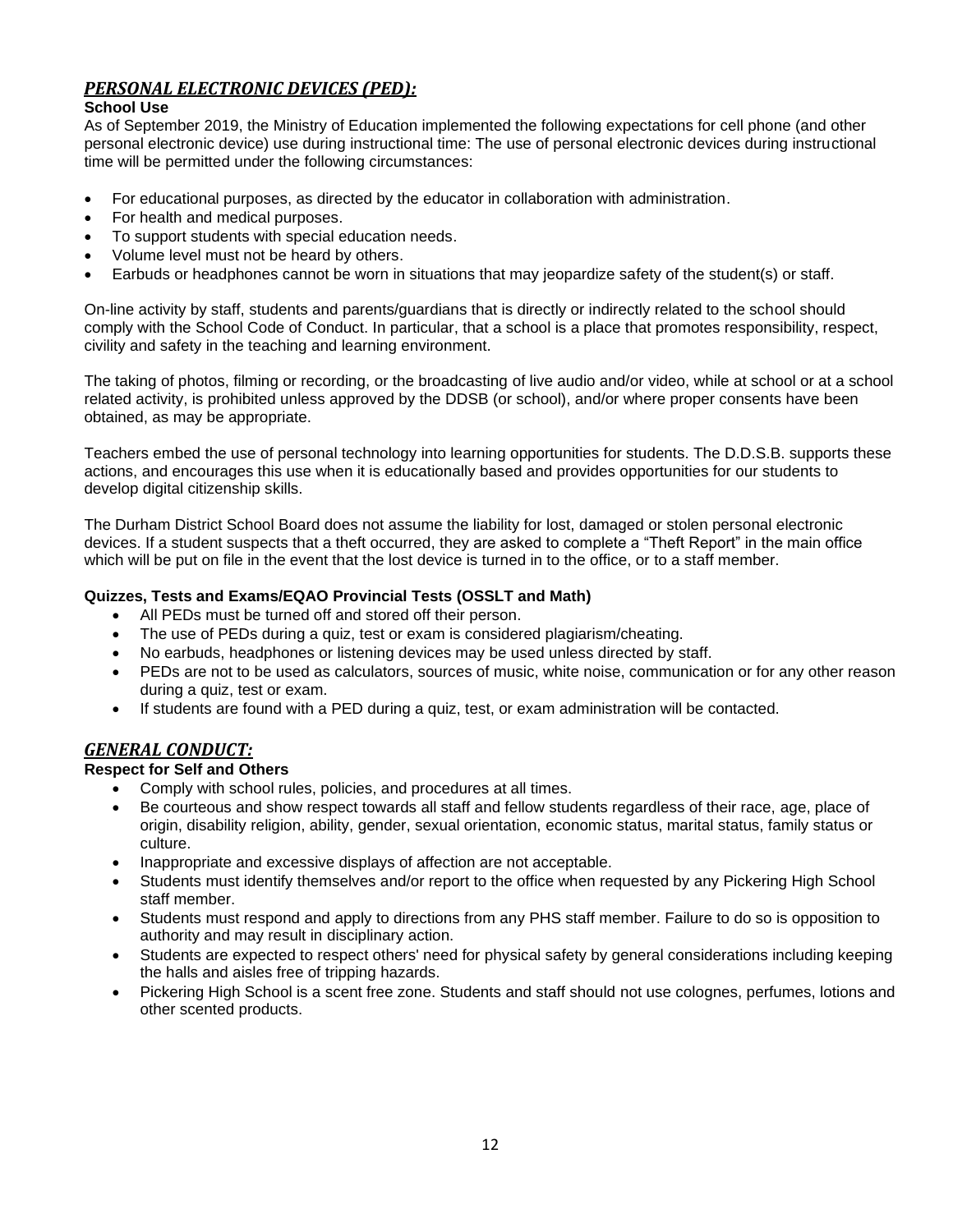#### **Respect for the School and Community**

- Be respectful of the school and surrounding community's property, including personal property of staff and fellow students.
- Robbery or vandalism of school property (e.g., windows, lockers, textbooks, computers and equipment), as well as the property of others, will not be tolerated. Damage and/or loss of any of these may result in repair/replacement costs to the student.
- Students should report any damaged property, including computers, to a staff member.
- Students should not loiter in hallways, in the parking lot, or in surrounding community areas.
- Students are expected to use respectful and inclusive language at all times.
- Students are expected to use proper waste disposal systems
- Failure to do so may result in school community service and/or detentions.

#### **Food and Drink in the Classroom**

- Students may not bring food into classrooms unless permission is specifically given by the teacher.
- Water can be consumed in class.
- Students are to be mindful of allergies of students and staff and adhere to posted signage.

#### **No food deliveries will be permitted at the school, unless authorized by a staff member.**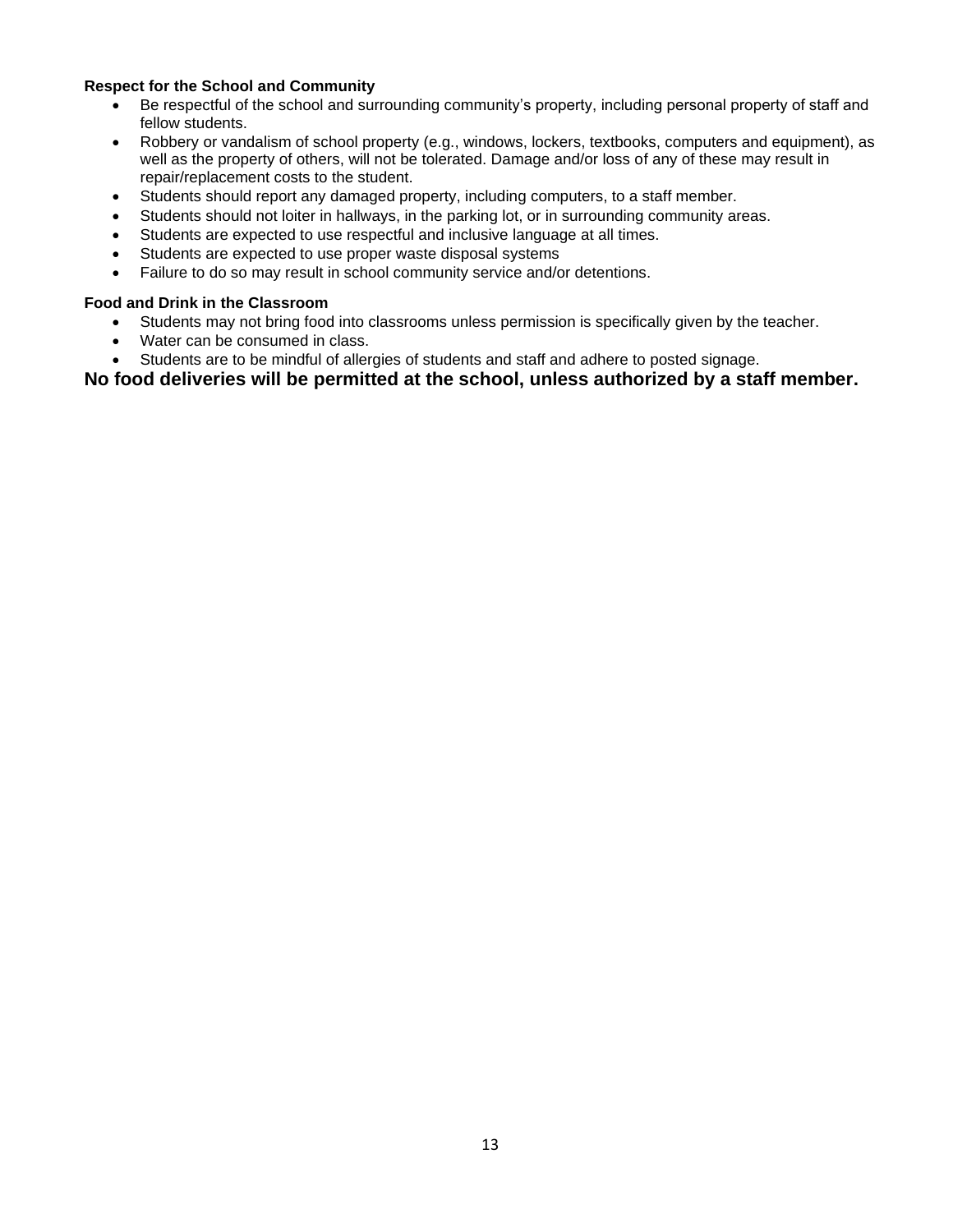#### **Verbal and Physical Aggression**

- Bullying is defined as aggressive and typically repeated behaviour by a pupil, by *any* means, where the behaviour is intended or known to have the effect of
	- $\circ$  Causing harm, fear or distress to another individual, including physical, psychological, social or academic harm, harm to another's reputation or harm to the individual's property.
	- $\circ$  Creating a negative environment at a school for another individual: and
	- $\circ$  The behaviour occurs in a context where there is real or perceived power imbalance between the pupil and the individual based on factors such as size, strength, age intelligence, peer group power, economic status, social status, religion, ethnic origin, sexual orientation, family circumstance, gender, ender identity gender expression, race, disability or the receipt of special education.
- A positive school climate is a crucial component of bullying prevention, and immediate interventions are used to prevent and stop bullying. Consequences can include restorative processes, school discipline and police involvement.
- Harassment and intimidation will not be tolerated. This includes
	- o Bullying (physical, verbal, intentional exclusion, and cyber bullying),
	- $\circ$  Fighting, play fighting, encouraging a fight, and/or rough horse-playing, and
	- o Any form of initiation or hazing.
- Reporting bullying: Anyone in the school community is able to report bullying. Reports can be made to school staff at any level, or via letter, email or phone call. An online "Report Bullying Now" tool can be found on the DDSB and the Pickering High School websites.
- Use of rude, profane, or obscene language will not be tolerated.

#### **Smoking, Vaping, Alcohol, Drugs and Intoxicating Substances**

- Students are not permitted to be
	- o Under the influence of alcohol, drugs and/or intoxicating substances,
	- o In possession of, or trafficking in, drugs,
	- $\circ$  Associating with students who are actively consuming alcohol or illegal drugs.

Smoking/Vaping anywhere on school property, or within 20 meters of its property boundary

(including playing fields, courtyards, driveways, parking lots and in cars in the parking lots).

o Pickering High School encourages students to seek help through Community Supports and their family doctor for assistance with these issues. See Community Phone Numbers listed in this book.

#### **Weapons and Other Dangerous Objects**

- Weapons, replica weapons, or other objects which may pose a risk, are not permitted on school property. This includes but is not limited to items such as, knives, guns, laser pointers, chains, fireworks.
- Questionable items to be used in theatrical, sports or other presentations must be approved and stored by the classroom teacher.

#### **Skateboards, Rollerblades, Bikes, Hover boards, and Scooters**

- Roller blades, skateboards, bicycles, and scooters may be used as a means of transportation to and from school but are not to be used on school property.
- Bikes must be locked on the bike-racks provided by the school; other items are to be stored in lockers.

#### **Parking Area**

- Students are permitted to park in the north parking lot only and display the PHS parking permit.
- All drivers are expected to drive safely and responsibly.
- The south parking lot and front entrance is for staff and buses only. (Student drop off and pick up is only permitted in these areas before 7:30 am, after 2:45 pm, and during the lunch hour.)
- Parents/Guardians and visitors are permitted to park in visitor spaces at the front of the school or in the north lot.

#### **Out of School Activities**

- The CODE OF CONDUCT applies for all out of school activities, trips and events
- Athletic and co-curricular participation is a privilege.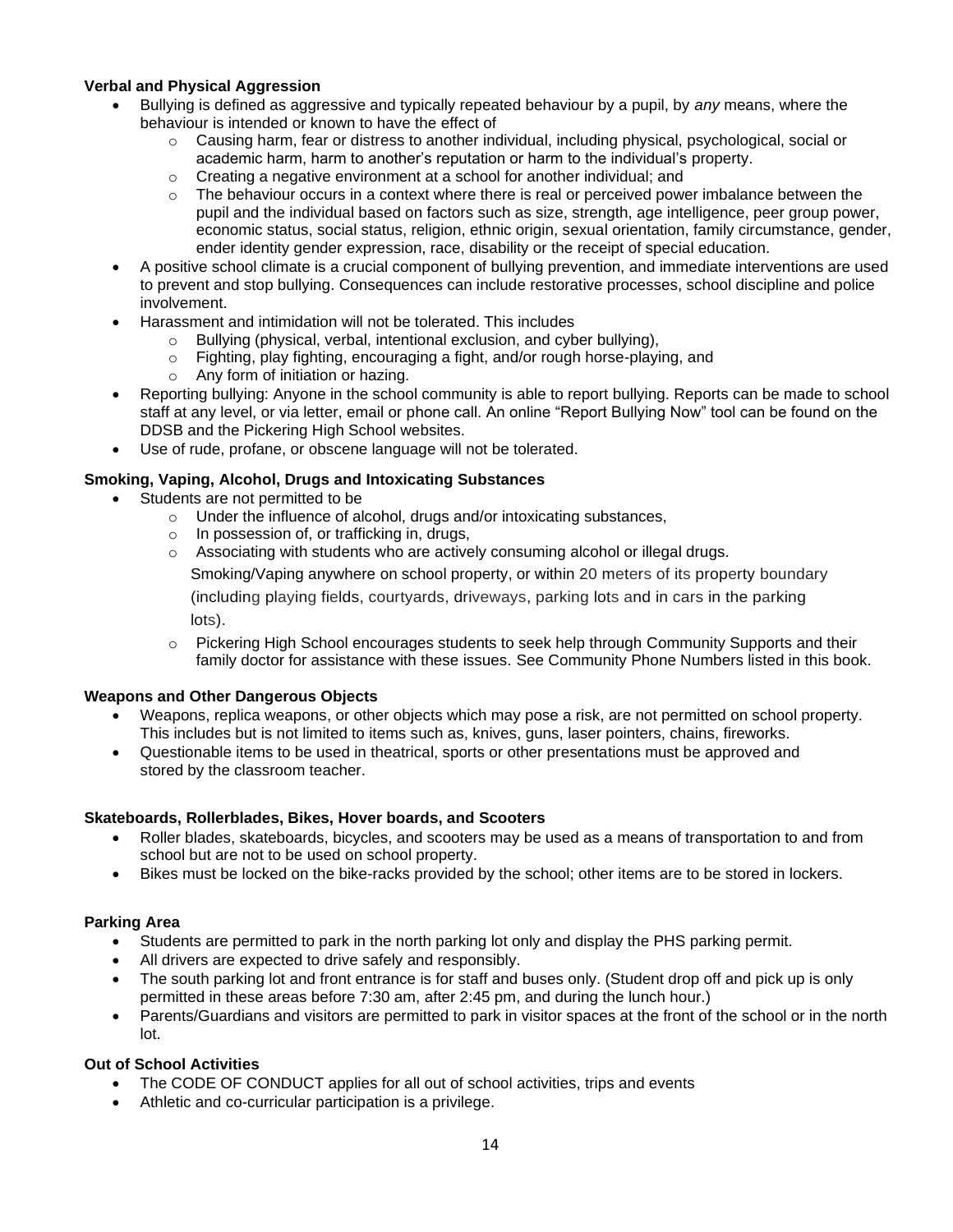### *MASK POLICY*

Students in Grades 1 to 12 are required to wear properly fitted non-medical or cloth masks indoors in school, including in hallways, classrooms and on school buses. Outdoor times like lunch break can be used as opportunities

to provide students with breaks from wearing masks within their cohorts. Masks may be temporarily removed indoors when consuming food or drink, with a minimum distance of 2 metres

between cohorts and as much distancing within a cohort.

Parents/students are responsible for the safe use and cleanliness of their non-medical mask.

Each school will maintain an emergency stock supply of disposable masks for student use in the event the student's mask becomes damaged or misplaced. Masks that are found are not to be placed in the lost and found, they should be disposed.

#### *DRESS CODE:*

#### **Appropriate Dress**

#### Students must wear;

- Clothing which includes both a top and bottom layer
- Footwear

#### Students may wear;

- Any clothing that supports a human rights related need or accommodation
- Clothing (tops) that expose arms, shoulders, stomach, midriff, neckline, cleavage, and straps but will cover nipples
- Clothing (bottoms) that expose legs, knees, thighs, hips and expose waistbands but will cover groin and buttocks
- Any headwear that does not obscure the face, subject to human rights related needs and accommodations

#### **Inappropriate Dress**

Students may not wear;

- Clothing that promotes /symbolizes illegal activity (including gang activity) or drugs or alcohol or their use
- Clothing that promotes, symbolizes or incites hate, discrimination, bias, prejudice, profanity, pornography, incites harassment or bullying, threatens harm to the safety of self or others or that includes offensive (e.g. sexist, racist, homophobic, anti-indigenous, anti-Black, anti-Semitic, Islamophobic, etc.) images or language
- Clothing (tops) that exposes nipples
- Clothing (bottoms) that expose groin and/or buttocks
- Clothing (mask/scarf) that obscures the face (unless required to meet human rights related needs or accommodations)
- Undergarments as outerwear
- Transparent clothing that fully exposes undergarments
- Swimwear unless required for curricular or co-curricular approved activities

#### **Health and Safety Dress Code Requirements**

Students must comply with Health and Safety requirements for specific courses and/or co-curricular programs. Specialized dress requirements including personal protective/safety equipment occur in many classes/programs including science, physical education, technology and cooperative education.

Parents, guardians, and students must be informed well in advance, and individual needs will be accommodated by the school short of undue hardship.

In some special circumstances students may be required (or choose) to wear personal safety clothing (e.g. surgical mask) for medical reasons. Communication between the student, parents, and guardians and administration must occur for these situations.

For some special events, the school may allow students to wear a costume. The costume must not promote racial, gender, cultural or other negative stereotypes based on Human Rights Code grounds.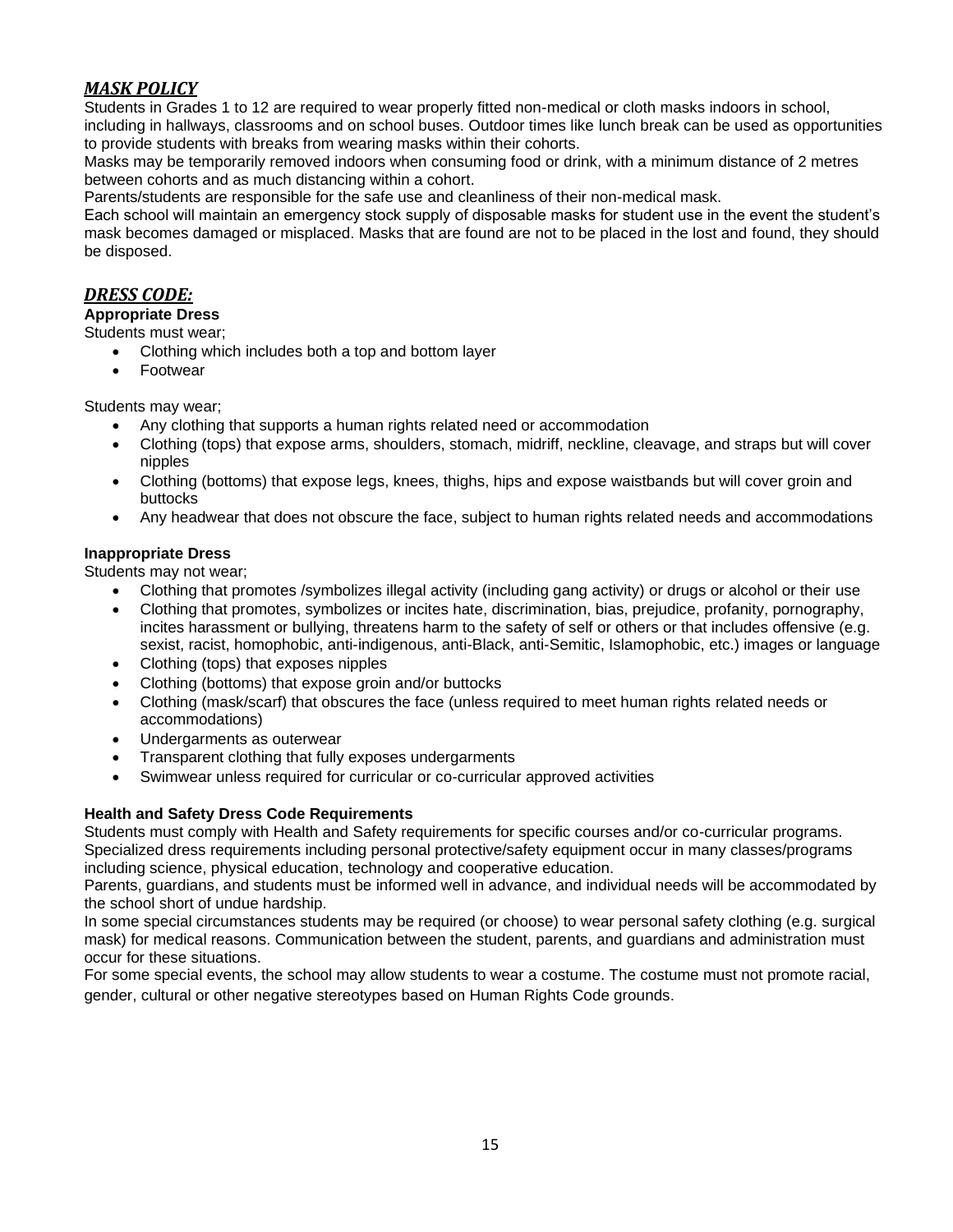### *BIAS AWARE PROGRESSIVE DISCIPLINE:*

Progressive Discipline (PPM145) has several important elements, including:

- *Engaging Parents/Guardians* ongoing dialogue with Parents/Guardians about students' achievement and behaviour
- *Helping students learn* students have opportunities to learn from the choices they make
- *Offering supports* early intervention and on-going support for students is critical

Schools help prevent inappropriate behaviour by implementing pro-active programs such as bullying prevention and intervention, character education and citizenship development.

When inappropriate behaviour occurs, disciplinary measures are within a framework that is both corrective and supportive. Schools should utilize a range of interventions, supports, and consequences that are appropriate and include learning opportunities for reinforcing positive behavior while helping students to make better choices. Progressively more serious consequences should be considered for inappropriate behavior that is repeated or for progressively more serious inappropriate behavior, taking into account mitigating and other factors including:

- the particular student and circumstances
- the nature and severity of the behavior
- the impact on the school climate, including the impact on students or other individuals in the school community.

Ongoing interventions may be necessary to address underlying causes of inappropriate behavior. Some examples of ongoing interventions are meeting with the parent(s), requiring the student to perform volunteer service in the school community, conflict mediation, peer mentoring, and/or a referral to counseling.

#### *ACTIVITIES LEADING to a SUSPENSION, INVESTIGATION, and POSSIBLE EXPULSION:*

A Principal shall suspend a pupil if he or she believes that the pupil has engaged in any of the following activities while at school, at a school-related activity or in other circumstances where engaging in the activity will have an impact on the school climate:

1. Possessing a weapon\*; possessing a firearm\*; using a weapon to cause or to threaten bodily harm to another person\*

- 2. Committing physical assault on another person that causes bodily harm requiring treatment by a medical practitioner\*; assault/physical intimidation of an employee\*;
- 3. Committing sexual assault\*;
- 4. Trafficking in weapons or in illegal drugs\*;
- 5. Committing robbery\*;
- 6. Giving alcohol to a minor\*;
- 7. Bullying, if,
	- a. the pupil has previously been suspended for engaging in bullying,
	- b. the pupil's continuing presence in the school creates an unacceptable risk to the safety of another person, and
	- c. any activity listed in Suspensions that is motivated by bias, prejudice or hate based on race, national or ethnic origin, language, colour, religion, sex, age, mental or physical disability, sexual orientation, gender identity, gender expression, or any other similar factor.
- 8. Committing an act of vandalism that is derogatory or particularly egregious, due to factors such as seriously compromising the learning environment, or posing a significant safety risk to other\*;
- 9. Any other activity that, under a policy of a board, is an activity for which a Principal must suspend a pupil and conduct an investigation to determine whether to recommend to the board that the pupil be expelled. Other infractions for which suspension could be issued include, but are not limited to:
	- a. hate motivated violence\*;
	- b. gang related violence\*;
	- c. trafficking in controlled or intoxicating substances not prescribed or dispensed for medical purposes\*;
	- d. uttering threats or threatening conduct intended to intimidate\*;
	- e. engaging in harassment\*;
	- f. ongoing conduct that is so refractory (persistent) that the student's presence in the school or classroom is considered by the Principal to result in a danger or possibility of harm, physical or emotional, to others in the school or to the reputation of the school.

*\*requires police involvement*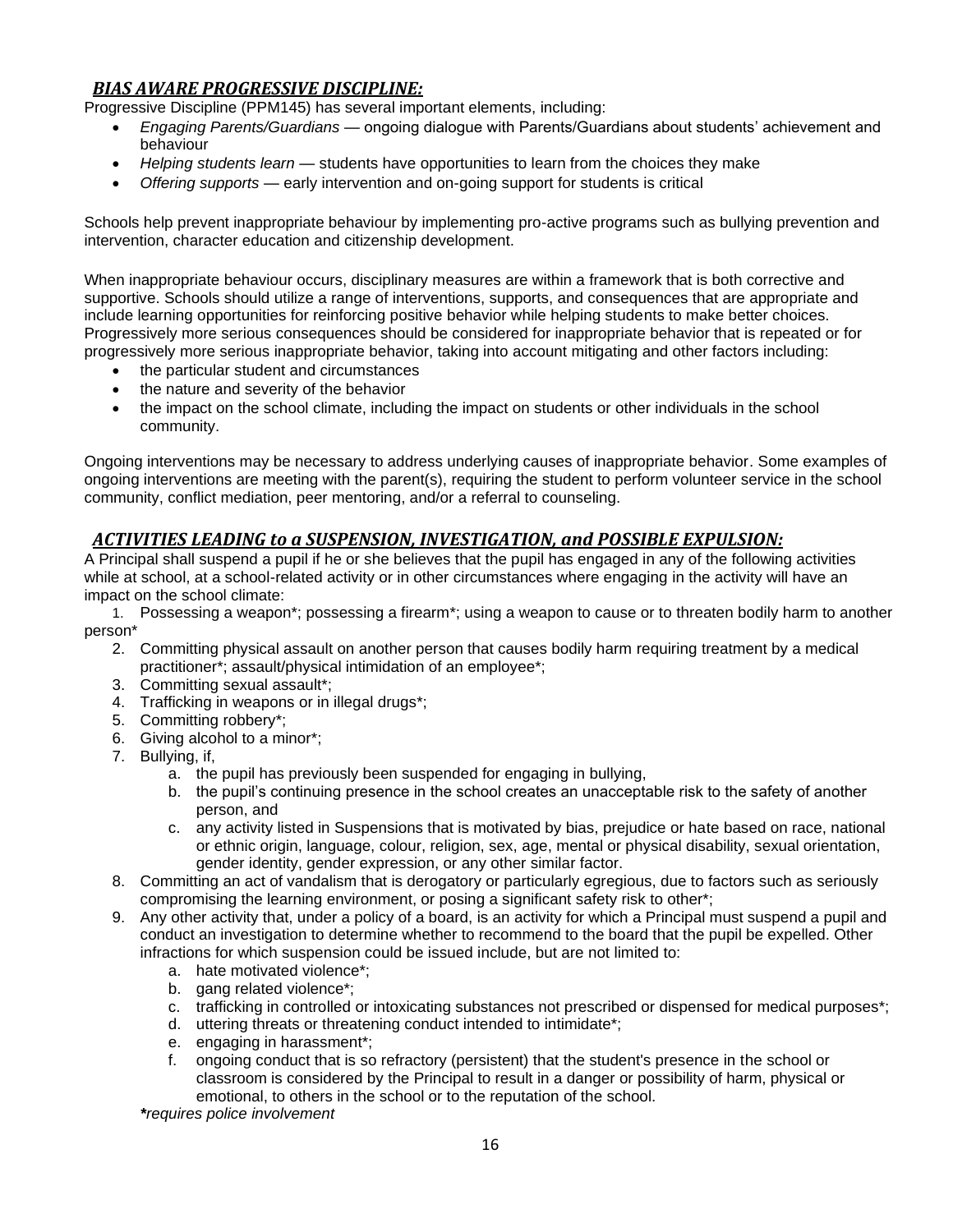### **THE PROVINCIAL CODE OF CONDUCT (PPM 128, December 2012)**

Subsection 301(1) of Part XIII of the Education Act states that "the Minister may establish a code of conduct governing the behaviour of all persons in schools." Subsection 301(2) sets out the purposes of this provincial code of conduct, as follows:

- 1. To ensure that all members of the school community, especially people in positions of authority, are treated with respect and dignity.
- 2. To promote responsible citizenship by encouraging appropriate participation in the civic life of the school community.
- 3. To maintain an environment where conflict and difference can be addressed in a manner characterized by respect and civility.
- 4. To encourage the use of non-violent means to resolve conflict.
- 5. To promote the safety of people in the schools.
- 6. To discourage the use of alcohol and illegal drugs.
- 7. To prevent bullying in schools.

### *STANDARDS of BEHAVIOUR:*

#### *Respect, Civility, and Responsible Citizenship*

All members of the school community must:

- respect and comply with all applicable federal, provincial, and municipal laws;
- demonstrate honesty and integrity;
- respect differences in people, their ideas, and their opinions;
- treat one another with dignity and respect at all times, and especially when there is disagreement;
- respect and treat others fairly, regardless of, for example, race, ancestry, place of origin, colour, ethnic origin, citizenship, religion, gender, sexual orientation, age, or disability;
- respect the rights of others;
- show proper care and regard for school property and the property of others;
- take appropriate measures to help those in need;
- seek assistance from a member of the school staff, if necessary, to resolve conflict peacefully;
- respect all members of the school community, especially persons in positions of authority;
- respect the need of others to work in an environment that is conducive to learning and teaching;
- not use profanity toward a staff member or person in a position of authority.

#### **Safety**

Members of the school community must not:

- engage in bullying behaviours;
- commit sexual assault;
- traffic in weapons or illegal drugs;
- give alcohol to a minor;
- commit robbery:
- be in possession of any weapon, including firearms;
- use any object to threaten or intimidate another person;
- cause injury to any person with an object;
- be in possession of, or be under the influence of, or provide others with alcohol or illegal drugs;
- inflict or encourage others to inflict bodily harm on another person;
- engage in hate propaganda and other forms of behaviour motivated by hate or bias;
- commit an act of vandalism that causes extensive damage to school property or to property located on the premises of the school.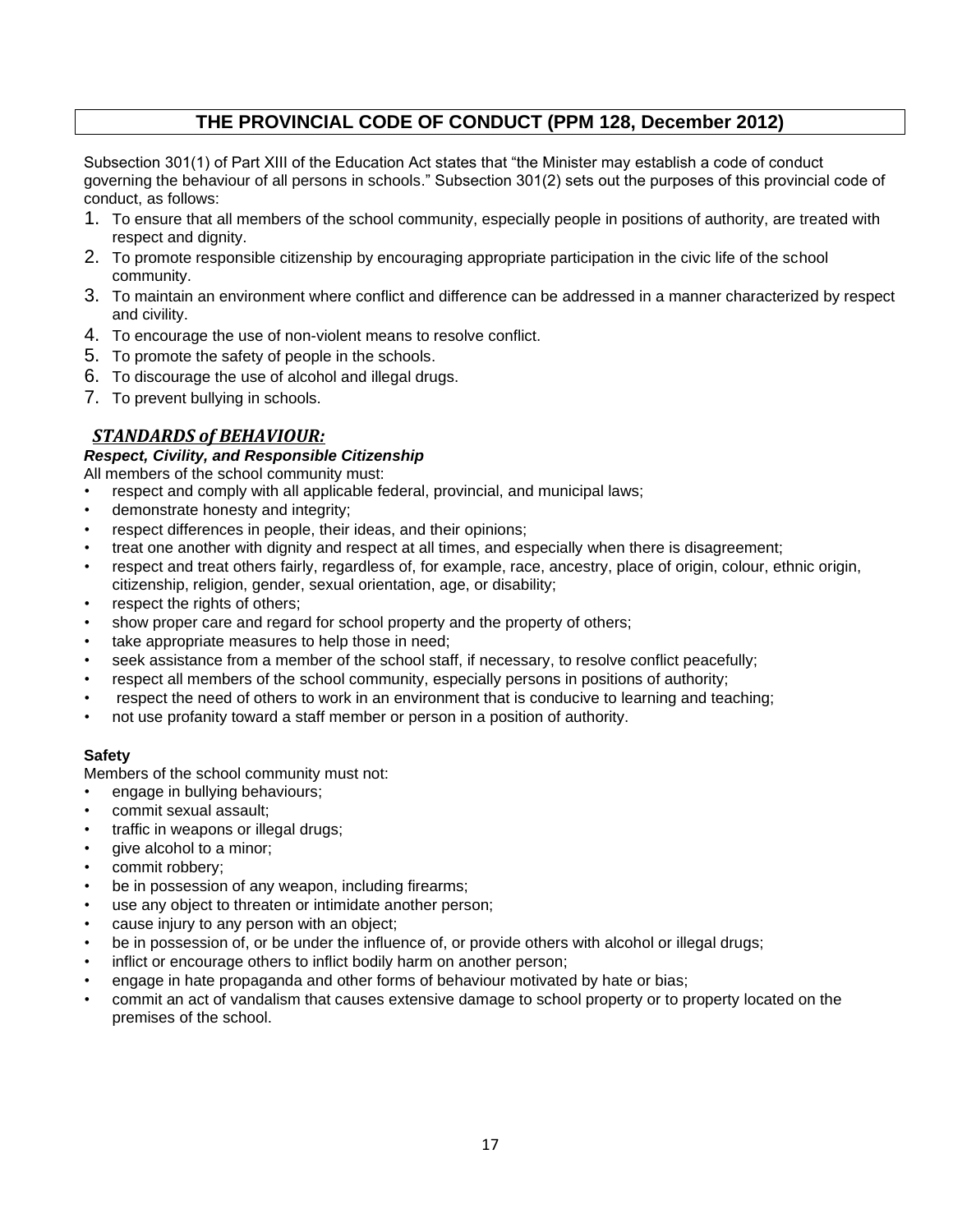### *ROLES and RESPONSIBILITIES:*

#### *Principals*

Under the direction of their school boards, principals take a leadership role in the daily operation of a school. They provide this leadership by:

- demonstrating care for the school community and a commitment to academic excellence in a safe, inclusive, and accepting teaching and learning environment;
- holding everyone under their authority accountable for their behaviour and actions;
- empowering students to be positive leaders in their school and community;
- communicating regularly and meaningfully with all members of their school community.

#### *Teachers and Other School Staff*

Under the leadership of their principals, teachers and other school staff maintain order in the school and are expected to hold everyone to the highest standard of respectful and responsible behaviour. As role models, teachers and other school staff uphold these high standards when they:

- help students work to their full potential and develop their sense of self-worth;
- empower students to be positive leaders in their classroom, school, and community;
- communicate regularly and meaningfully with Parents/Guardians;
- maintain consistent standards of behaviour for all students:
- demonstrate respect for all students, staff, Parents/Guardians, volunteers, and other members of the school community;
- prepare students for the full responsibilities of citizenship.

#### *Students*

Students are to be treated with respect and dignity. In return, they must demonstrate respect for themselves, for others, and for the responsibilities of citizenship through acceptable behaviour. Respect and responsibility are demonstrated when students:

- come to school prepared, on time, and ready to learn;
- show respect for themselves, for others, and for those in authority;
- refrain from bringing anything to school that may compromise the safety of others;
- follow the established rules and take responsibility for their own actions.

#### *Parents/Guardians*

Parents/Guardians play an important role in the education of their children and can support the efforts of school staff in maintaining a safe, inclusive, accepting, and respectful learning environment for all students. Parents/Guardians fulfil their role when they:

- show an active interest in their child's school work and progress;
- communicate regularly with the school;
- ensure that their child attends school regularly and on time;
- promptly report to the school their child's absence or late arrival;
- show that they are familiar with the provincial Code of Conduct, the board's code of conduct, and school rules;
- encourage and assist their child in following the rules of behaviour;
- assist school staff in dealing with disciplinary issues involving their child

#### *COMMUNITY PARTNERS and the POLICE:*

Through outreach, partnerships already in place may be enhanced and new partnerships with community-based service providers and members of the community (e.g., Aboriginal Elders) may also be created. Community-based service providers are resources that boards can use to deliver prevention or intervention programs. Protocols are effective ways of establishing linkages between boards and community-based service providers and of formalizing the relationship between them. These partnerships must respect all applicable collective agreements.

The police play an essential role in making our schools and communities safer. The police investigate incidents in accordance with the protocol developed with the local school board. These protocols are based on a provincial model that was revised in 2011 by the Ministry of Community Safety and Correctional Services and the Ministry of Education.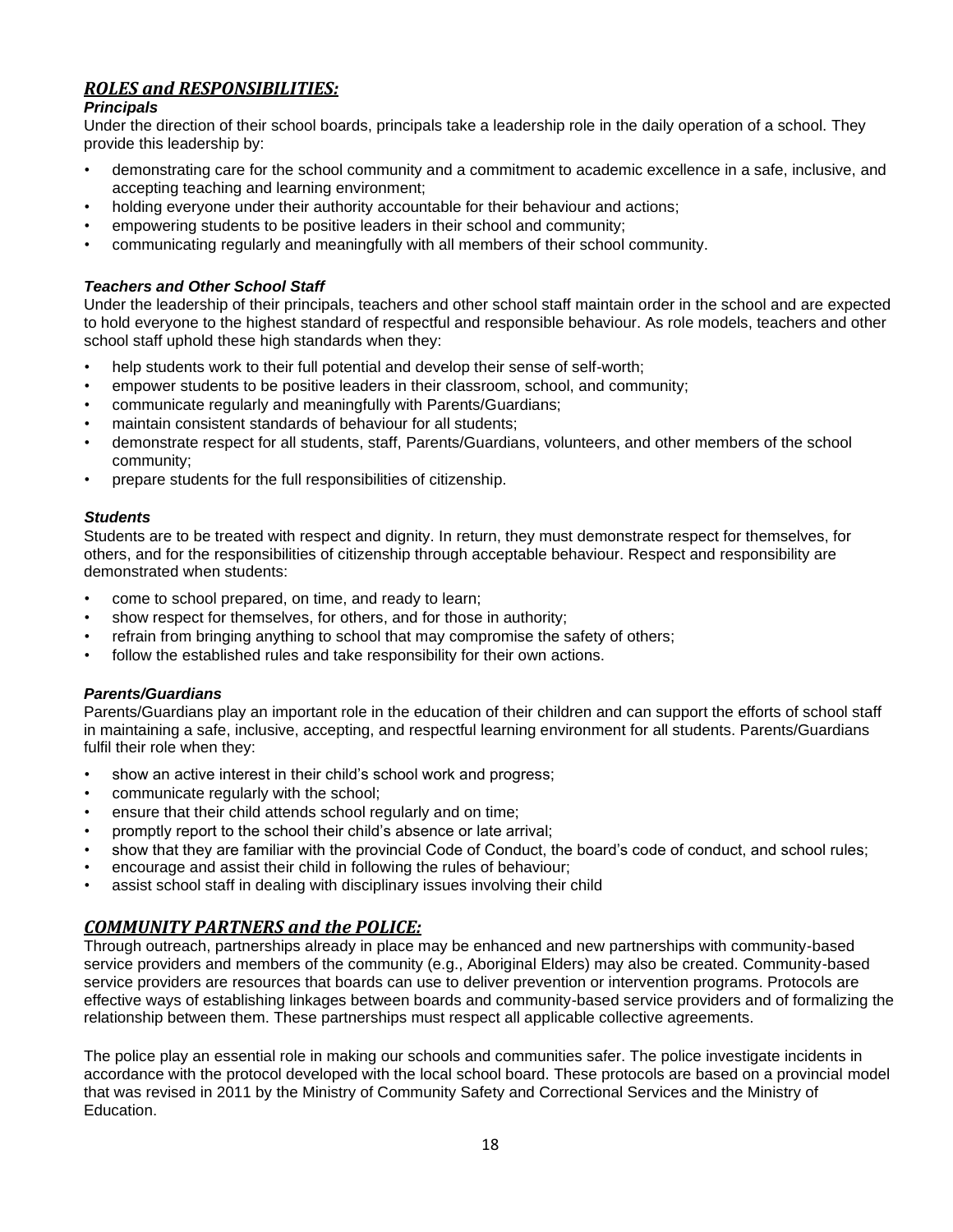## **Acceptable and Safe Use Procedure for Computing and Information Technology Facilities and Resources**

The Durham District School Board is pleased to provide parents/guardians and students with information regarding computing and information technology facilities and resources available to students at school. Please read this letter and the accompanying Acceptable and Safe Use Procedure.

DDSB computing and information technology facilities and resources are made available to students to support their learning, research requirements, and career preparation. Such facilities and resources may include computers and associated peripherals, the communication infrastructure and related equipment including local area networks (LANs) and wide area networks (WANs), facsimile machines, scanners, copiers, telephone, video, and other multimedia devices and forms of software.

Students are encouraged to be media literate. Internet resources may contain material that may be questionable, objectionable, or illegal. Students re-visiting unacceptable sites will be subject to discipline according to the School's Code of Conduct.

DDSB uses Internet filtering software. This software blocks access to specific unacceptable sites known to contain violence, sexually explicit acts, hate-crimes information, pornography, racist and other extremist viewpoints, cults etc. No software is capable of blocking all unacceptable Internet sites.

DDSB services and technologies are expanding to allow all schools to offer Internet access to their students. The Internet is a vehicle for accessing a global network of information resources. It provides valuable information and interaction unavailable elsewhere.

Students may use this service to locate and retrieve information and communicate with others. With access to Internet from all over the world comes the availability of material that may be questionable, objectionable, or illegal, or contact with persons who may exhibit unacceptable behavior. The DDSB provides Internet access to students and staff through IBM's Net Vista which utilizes Cyber Patrol filtering software. This software blocks access to specific sites known to contain violence, sexually explicit acts, intolerant, racist, and other extremist viewpoints, cults, etc. No software is capable of blocking all unacceptable Internet sites; however, the Internet is a leading technology in the delivery of information in today's society and; therefore, an integral part of our students' education.

Teachers and students are instructed on the safe and acceptable use of the Internet and other DDSB computing and information technology facilities and resources. Teachers will supervise student use of the Internet as they supervise student use of all other school resources.

All students are expected to abide by the DDSB Acceptable and Safe Use Procedure. Misuse and/or abuse of the facilities and resources are subject to corrective practices as defined and explained in their school's Student Code of Conduct. Use of the Internet is governed by Regulation 5500, the Durham District School Board Code of Conduct, which states that "a student may be suspended or expelled from his or her school, expelled from attending any school in Ontario, and/or prohibited from engaging in school-related activities if the student violates the Code of Conduct while he or she is at school, engaged in a school-related activity, or engaged in conduct that has a relationship to the school, school community, the reputation of the school or Board."

In addition, use is governed by all relevant federal (e.g. Copyright), provincial (e.g. Education Act) DDSB (Policies and Procedures), and local school (e.g. School Code of Conduct) laws and regulations. Use of DDSB computing and information technology facilities and resources for illegal, political, or private commercial purposes is strictly prohibited. The onus is on the user to know and to comply with these laws and regulations.

We look forward to providing students with the opportunity to use the school's computing and information technology facilities and resources in a safe and meaningful way.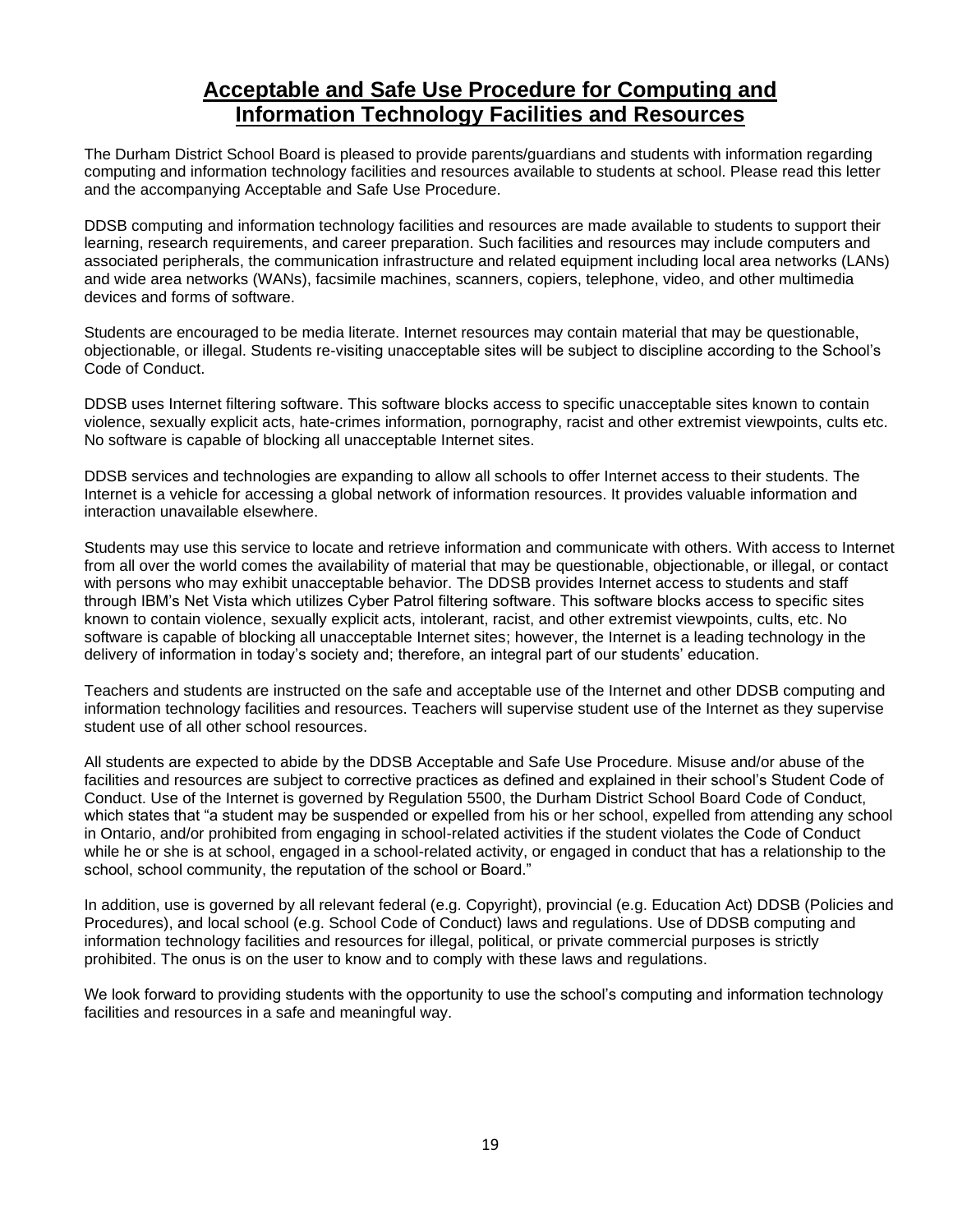#### **Computer Use/Technology**

- Students must sign the ACCEPTABLE AND SAFE USE PROCEDURE for computing and information technology facilities and resources form at the beginning of this agenda. Students who do not sign this form, which also acknowledges they have read and will abide by the code of conduct, will not have access to computers within PHS.
- Applies to the use of all computer resources, including use of the Internet. Students are expected to adhere to the hardware, software, and Internet Policies of the Durham District School Board and PHS.
- Students are encouraged to use the computers and technology systems available at PHS for the express purpose of academic achievement. Computer resources are to be used only for the purposes of schoolrelated activities and are not to be used for commercial or non-school related activities.
- Students accessing material obtained from any source will not plagiarize this material in any school assignment or project or aid other students in plagiarizing material.
- Students will not access, send, print, or distribute inappropriate material. Examples of inappropriate material include, but are not limited to, the following:
- Content that is sexual, pornographic, racist, violent, satanic, militant or extremist in nature.
- Material depicting illegal activities, drug and drug culture, cults, gambling, betting, MUDS, or violent games;
- Fraudulent, harassing, or obscene messages or materials. Chain letters and other forms of mass mailings are not permitted;
- Contents deemed inappropriate by school administration.
- Students will not be allowed to access chat groups, chat lines or Usenet News Groups. Games, other than those approved and installed by Board personnel, are not permitted.
- Students are responsible for proper password protection and a student may only use the account assigned to them. Frequent changing of one's password is encouraged.
- Students will not attempt to circumvent data protection schemes or uncover security loopholes.
- Students will not violate terms of applicable software licensing agreements and copyright laws.
- Students will not knowingly run or install on any computer system or network, (or give to another person), a program intended to damage or to place excessive load on a computer system or network. This includes their home address, telephone number, picture, route taken to school, parent's hours of work, etc. Students will inform the teacher immediately when accidental access to inappropriate materials, or with unacceptable users, has been made.
- Students will assume that all communications distributed on the system are private and confidential and will not disseminate them without permission from the original author.
- Students will report all instances of hardware damage or changes to the Windows desktop or operating system immediately.
- Student files and folders will be monitored by the site administrator.

#### **Consequences for Technology Related Infractions**

- Students may lose computer privileges at Pickering High School
- Possible suspension, possible expulsion, based on the seriousness of the offence
- Parents will be informed of serious technology infractions and resulting corrective practice
- Police may be involved for cyber bullying and harassment or hate messages printed or online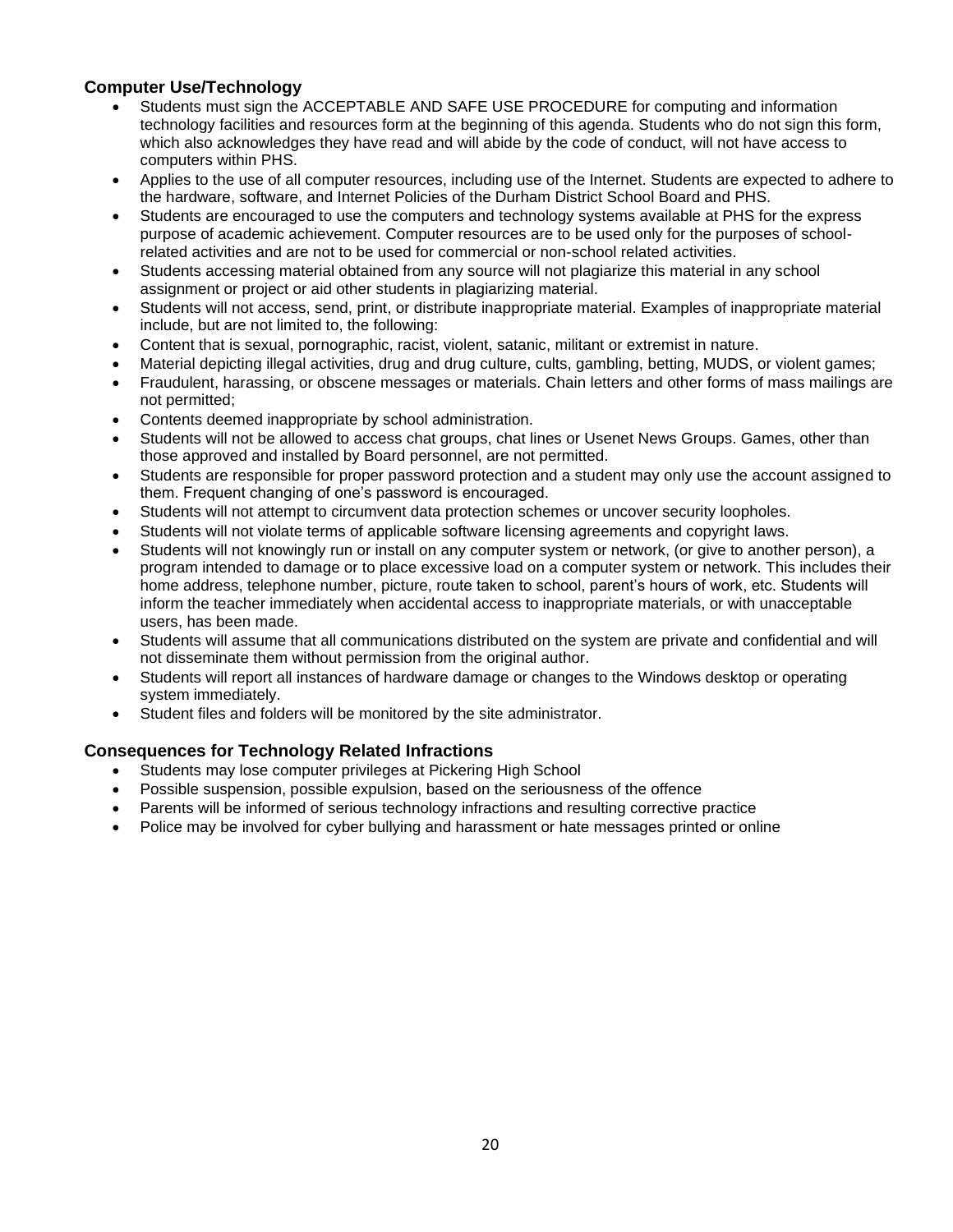## **ASSESSMENT and EVALUATION POLICY**

The primary purpose of assessment, evaluation and reporting is to provide feedback to students, parents/guardians, and teachers "that directs instruction in the classroom towards improving student learning." Deadlines are crucial to the learning process and teachers may use a variety of methods for dealing with late or missed evaluations.

Pickering High School's assessment, evaluation, and reporting policies support the directions set out in the policies of the Ministry of Education and pay due attention to issues of confidentiality. Successful assessment and evaluation policies and practices are contingent on the shared responsibility of the school, the students, and the parents/guardians.

Pickering High School's parents and guardians will receive feedback regarding student achievement in Oct., Nov., Feb., Mar., Apr. and June (except for non-semester courses). Teachers use assessment and evaluation strategies that:

- are fair, transparent, and equitable for all students;
- support all students, including those with special education needs, those who are learning the language of instruction (English or French), and those who are First Nation, Metis, or Inuit;
- relate to the curriculum expectations and learning goals and, as much as possible, to the interests, learning styles and preferences, needs, and experiences of all students;
- are communicated clearly at the beginning of the course and at other appropriate points throughout the course;
- are ongoing, varied in nature, and administered over a period of time to provide multiple opportunities for students to demonstrate the full range of their learning;
- provide ongoing descriptive feedback that is clear, specific, meaningful, and timely to support learning and achievement.

#### *STUDENT RESPONSIBILITIES*

- Attend class and be punctual
- Keep track of all their due dates
- Seek assistance well in advance of a due date if they are having difficulty meeting a deadline
- Negotiate an extension well in advance of a due date (granted at teacher's discretion)
- Notify the teacher well in advance of a planned field trip, team event or appointment (Absence due to a field trip or team event is not an excuse for not handing in work or missing an assessment)
- Ensure all assignments are handed in, regardless of the reason for absence. Students can submit work themselves, through a responsible peer, or electronically (if available)
- Contact a classmate (before class) to get caught up on work missed (also check the online learning environment (Moodle, D2L, Google Classroom, etc.), Remind, or other class resources, if applicable)
- Provide acceptable documentation for a missed assessment due to an absence
- Submit all assignments at the BEGINNING of class (unless otherwise indicated by the teacher), otherwise it will be considered late and may be subject to late penalties
- Ensure alternate arrangements are made for the completion of a missed evaluation
- Complete an extended absence form for any absence of five days or longer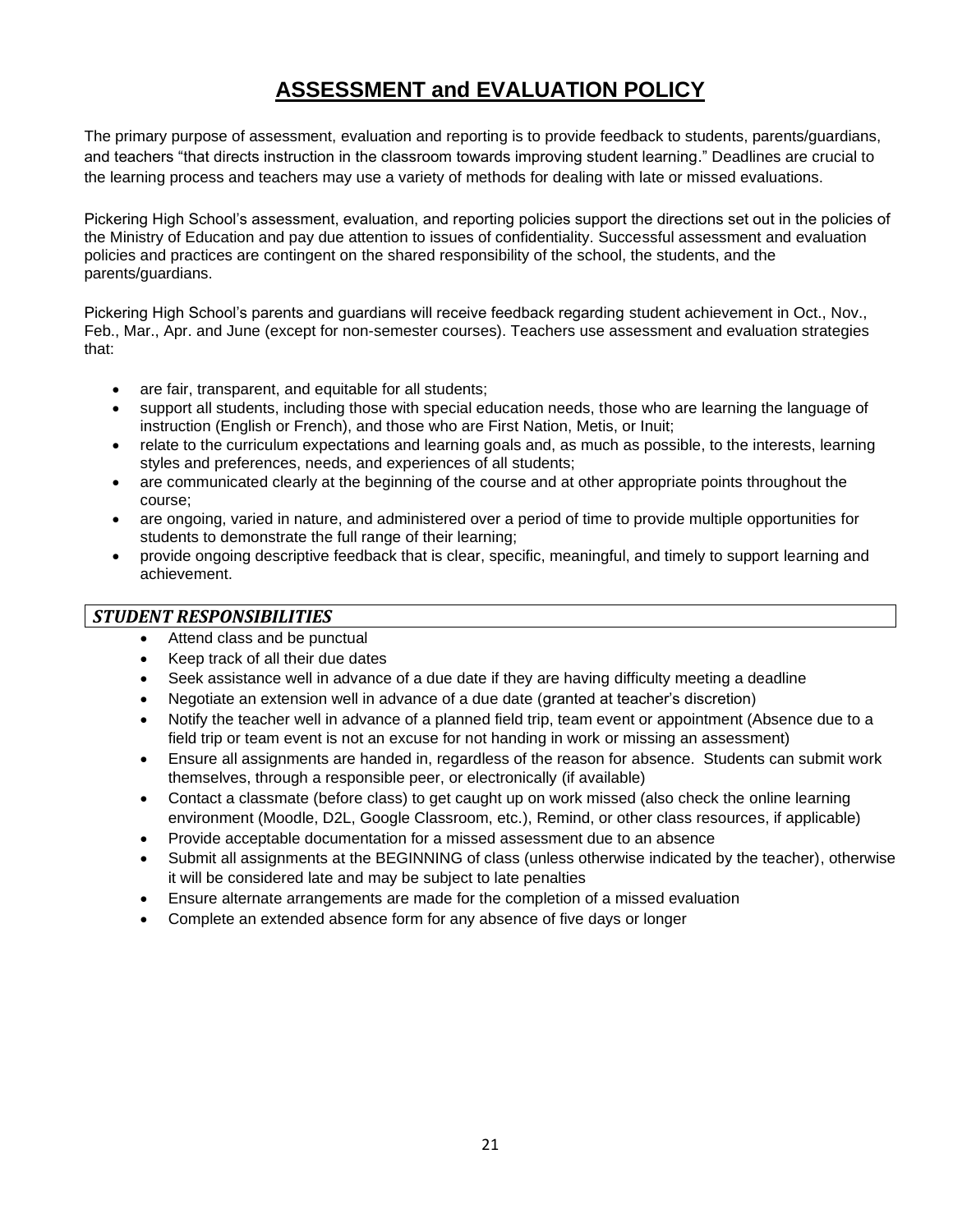### *CONSEQUENCES for LATE and MISSED ASSESSMENTS*

### *Assignments:*

- Late assignments **may** be subject to a late penalty per day, at the discretion of the teacher
- To maintain the integrity of assessments/evaluations, once the teacher has handed back work, late submissions **may** not be accepted, and the student may receive a mark of zero
- Absences on a due date may be considered a "skip" and the student **may** receive a mark of zero

### *Presentations, Practical Assignments, Labs, Performances:*

- Group presentations **may** continue as scheduled even if a group member is away. The absent student **may** be required to present on their own or make up an equivalent task at the teacher's discretion.
- A missed presentation **may** be given a mark of zero with no opportunity to make up that presentation.
- Any missed practical assignments (art/tech projects, science labs, social science labs, etc.) must be made up on the student's own time and at the teacher's discretion. Acceptable documentation must be provided for any missed practical assignments. A mark of zero **may** be assigned.

### *Tests/quizzes:*

- Missed tests/quizzes (which were discussed in advance with the teacher) will be made up on the student's own time, at the teacher's discretion.
- Students who are unable to make advance arrangements due to medical issues, must provide acceptable documentation and should be prepared to write the test/quiz upon their return.
- A missed test/quiz **may** result in a mark of zero.

### *Summative Evaluation (Exams/Culminating Activities):*

- All culminating activity components are due at the BEGINNING of class on the due date (unless otherwise specified).
- Culminating activity components CANNOT be submitted LATE. A mark of zero **may** be assigned unless acceptable documentation is provided.
- Exams must be written on the scheduled date and time unless acceptable documentation is provided to the administration.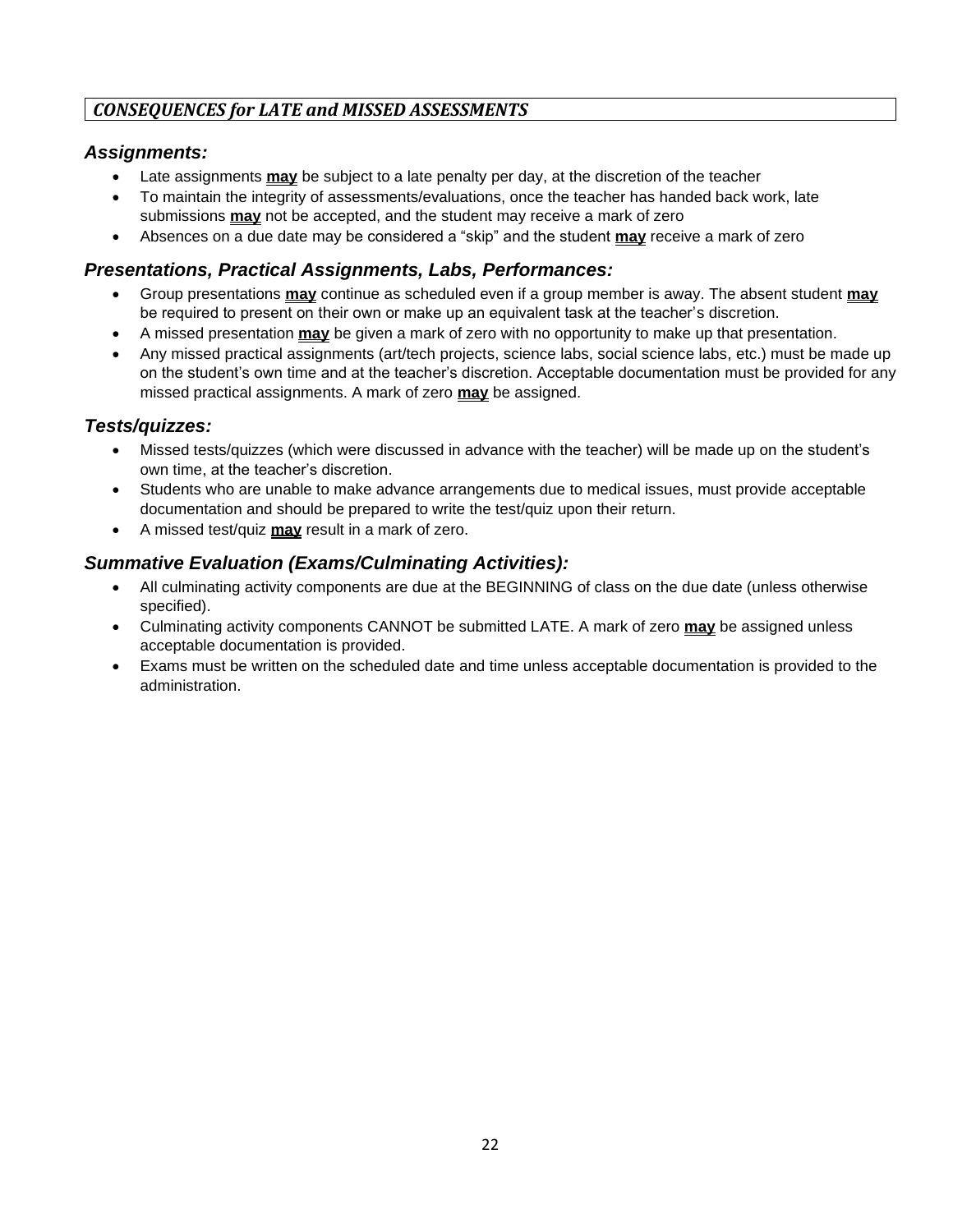#### *ACADEMIC INTEGRITY POLICY*

Students are expected to be honest and display academic integrity in all course work, Students who cheat on quizzes, tests or exams, or who plagiarize essays (see further information below), assignments or projects, or use translation software to complete work where not permitted by the classroom teacher are committing academic dishonesty. The Ontario Ministry of Education has now made software available to schools (Turn-it-in) that is capable of analyzing a student's work to assess the source of the information. Students may be asked to submit their work electronically through Turn-it-in to validate the originality of their assignments.

*Plagiarism:* Plagiarism is defined as the use of the thoughts or ideas of someone else by a student without crediting the source. If you use part or all of any other person's book, essay, magazine article, chart drawing, website, diagram, or any other piece of work in any of your assignments without proper acknowledgement, you are plagiarizing. Even with proper accreditation, information must be properly paraphrased and not just reworded using a thesaurus. Direct quotations must appear within quotation marks. If you submit an assignment written by anyone else (e.g., a relative, friend, or fellow student) or if you buy an essay or present information taken from the internet as your own, you are plagiarizing. Even with proper accreditation, information must be properly paraphrased and not just reworded. Direct quotations must appear within quotation marks. If you submit an assignment written by anyone else (e.g. a relative, friend, or other student) or if you buy an essay or present information taken from the internet as your own, you are plagiarizing.

*Cheating:* Cheating is defined as the act or set of acts that would unfairly increase a student or group of students' chances of improved academic standing in a course. Some examples of cheating include: perceived use of handgestures/signs/signals for the purposes of collaboration during a quiz, test or exam, the possession and/or use of "crib" notes or electronically stored information which contains advantageous curricular information, and inappropriate viewing for another student's quiz/text/exam or allowing a quiz/test/exam to be inappropriately viewed. Teachers may use their professional discretion to identify other forms of cheating, and the above examples are not exhaustive.

#### *Do not take-out electronic devices e.g. phones, to check the time during tests or exams. These devices can be used for academic dishonesty.*

Where a student is found to be plagiarizing or cheating (including the use of translation software), the consequences will be determined by Teacher/Administrator discretion in considering the following factors:

- the student's grade level
- the severity of the infraction
- the intent
- the student's history of similar offences.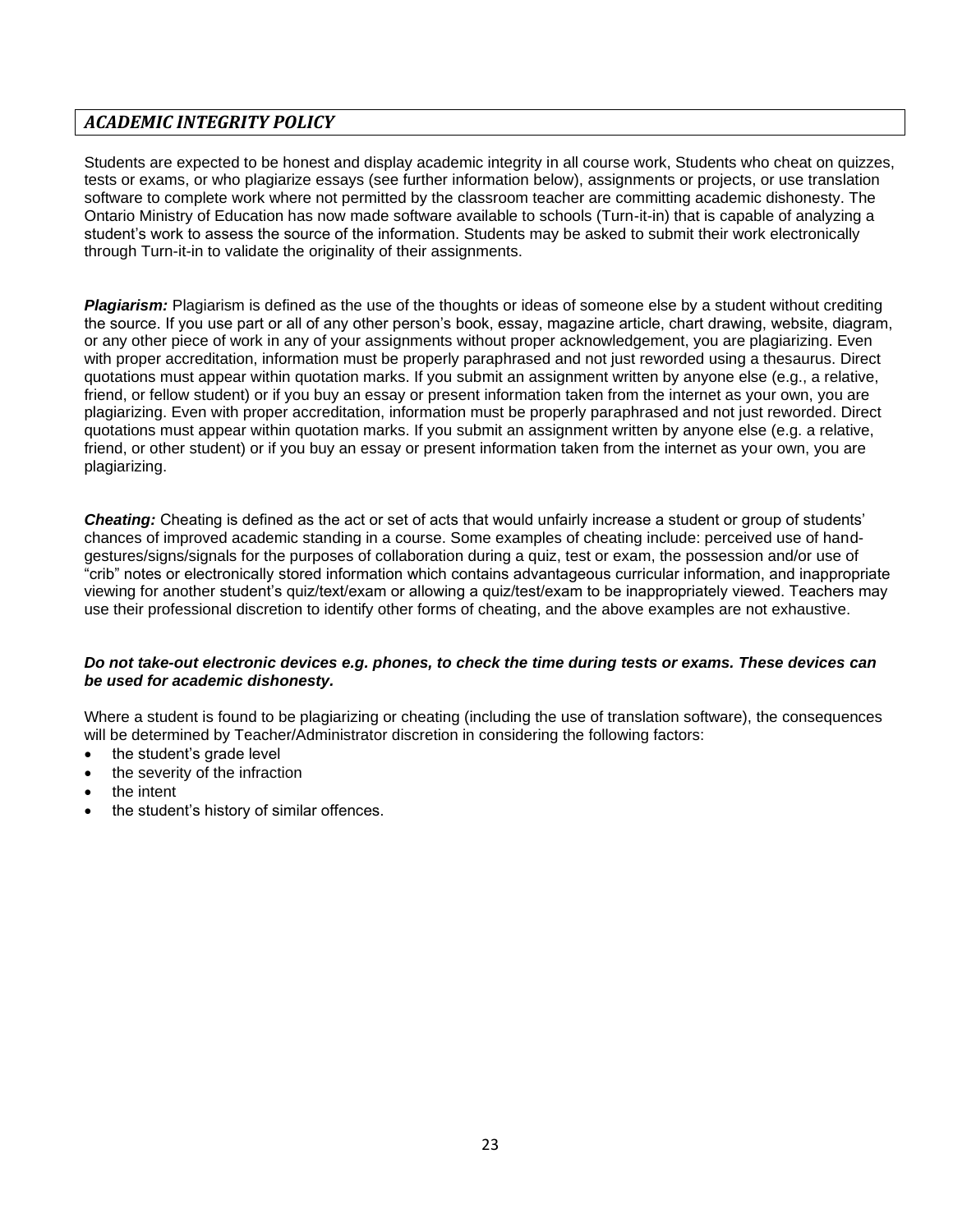## *Academic Consequences*

**Any Academic penalties include late marks or zeros will be assigned by the appropriate administrator, in consultation with the classroom teacher. This consultation will occur prior to any decision communicated to the student or parent/guardians. Academic penalties may range from marks deducted up to and including the full mark value of the assignment. The assessing of an academic penalty will depend on a number of factors, including:**

- Grade of the student
- Severity of the infraction
- Progressive Discipline followed
- **Student History**
- Other Mitigating factors

Pickering High School uses the bias aware progressive discipline model to address plagiarism and cheating. All infractions must be reported to the office and parental contact will be made. In addition, corrective practices and interventions may include:

- mandatory plagiarism/cheating education sessions(s)
- re-submission with proper citation
- repeat of the assignment and/or that part of the assignment
- substitution of an alternate and equivalent assignment
- rewriting with staff monitoring
- mark reduction
- mark of zero
- administrative consequences (detentions and/or suspension)
- restorative techniques
- administrative and parent involvement
- increased monitoring of future assignments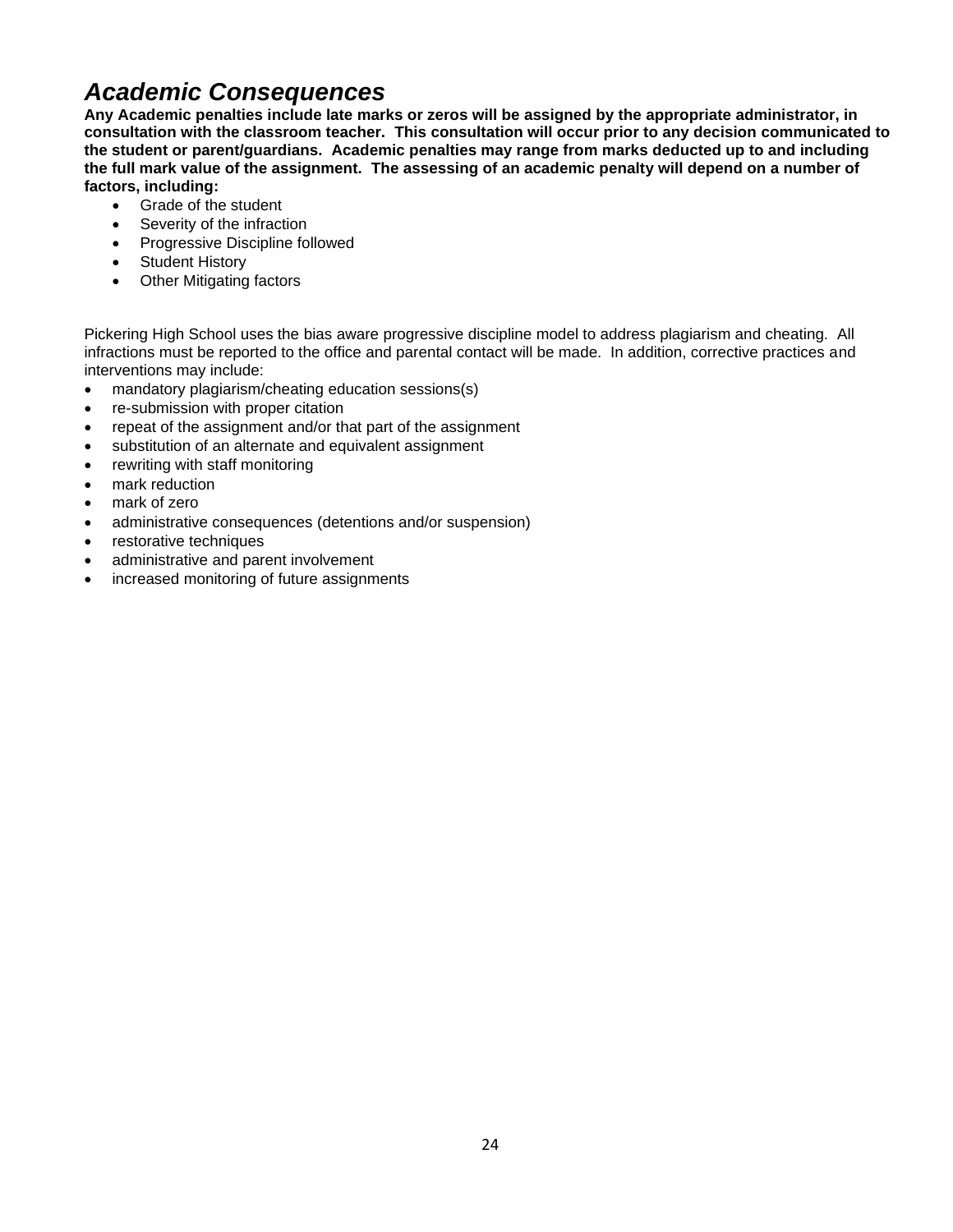### *ADDITIONAL ACADEMIC INFORMATION*

*Curriculum Expectations:* Students will be given numerous and varied opportunities to demonstrate the full extent of their achievement of the curriculum expectations across all four categories of knowledge and skills. The four categories allow teachers to demonstrate that learning is interconnected. The weightings of each category have been tailored to each specific course to reflect their importance in specific curricula.

#### *Knowledge, Thinking, Communication, Application*

All curriculum expectations must be accounted for in instruction, but evaluation focuses on students' achievement of the overall expectations. In this light, assessment (feedback) is provided for all activities leading up to major assignments, unit culminating activities, etc. when an evaluation (assigning a mark) takes place. The 70% "course work" portion of the grade should reflect the student's most consistent level of achievement throughout the course, although special consideration should be given to more recent evidence of achievement. The 30% "Summative evaluation" portion of the mark may include more than one assessment and may be in the form of an examination, performance, essay, and/or other method of evaluation suitable to the course content.

Learning Skills: In addition to curriculum expectations, students are to demonstrate learning skills in each of their courses. The development of learning skills and work habits is an integral part of a student's learning. Teachers assess student progress in the six learning skill categories:

#### *Responsibility, Organization, Independent Work, Collaboration, Initiative, and Self-Regulation*

*Full Disclosure:* Students taking grade 11 and 12 courses are subject to the full disclosure policy. Colleges and Universities use this information for making admission and scholarship decisions. If a student is enrolled in a course five school days after the midterm-report card has been distributed, the course will appear on the transcript, even if it is dropped.

*Honour Roll:* Secondary school students have the opportunity to earn a Durham District School Board Honour Roll Certificate in grades 9, 10, 11 and 12 which is calculated annually. A secondary student's grade year is to be recognized as July to June. This means that a summer school course mark is assigned to courses beginning the following September. Ontario Secondary School Diploma recognizes credits as full courses (110 hours) and are to be included in the calculation of each grade's Honour Roll. This includes, but is not limited to, full-credit courses taken in: a mainstream school setting during the school day, accelerated night school, accelerated summer school, credits earned from another OSSD granting institution, e-learning, learn-at-home and/or home instruction. Grades 9, 10 and 11: An aggregate of at least 640 marks in a student's highest achieving eight credits earned. Grade 12: An aggregate of at least 480 marks in a student's highest achieving six credits earned